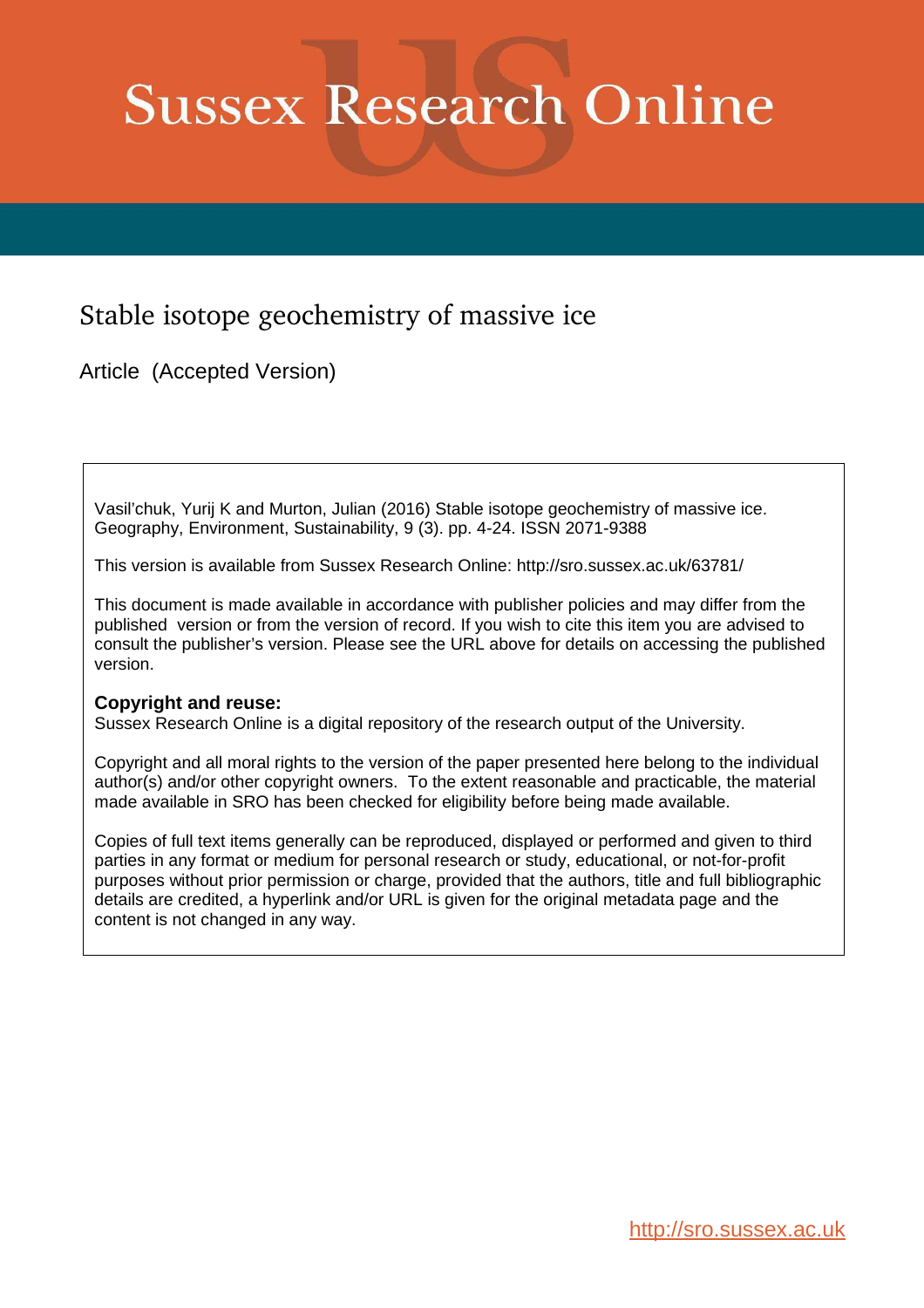#### **Monograph Synopsis**

#### **Stable Isotope Geochemistry of Massive Ice. 2 Vols.** *by Yurij K. Vasil'chuk, Moscow University*  **Press, Moscow, Vol. I. 2012. 472 pp. ISBN 978-5-211-06338-4 & Vol. II. 2014. 244 pp. ISBN 978- 5-19-010897-2**

Yurij K. *Vasil'chuk*<sup>1\*</sup> and Julian B. Murton<sup>2</sup>

<sup>1\*</sup>Faculty of Geography and Faculty of Geology, Lomonosov Moscow State University, Moscow. Russia <sup>2</sup>Permafrost Laboratory, Department of Geography, University of Sussex, Brighton, UK.

\*Correspondence to: Yu.Vasil"chuk, Professor of Geocryology and Isotope Geochemistry, Faculty of Geography, Lomonosov Moscow State University (MSU), Russia 119991, Moscow, Leninskie Gory, 1, vasilch@geol.msu.ru & vasilch\_geo@mail.ru

#### **ABSTRACT**

The monograph summarises stable-isotope research on massive ice in the Russian and North American Arctic, and includes the latest understanding of massive-ice formation. A new classification of massive-ice complexes is proposed, encompassing the range and variability of massive ice. It distinguishes two new categories of massive-ice complexes: homogeneous massive-ice complexes have a similar structure, properties and genesis throughout, whereas heterogeneous massive-ice complexes vary spatially (in their structure and properties) and genetically within a locality and consist of two or more homogeneous massive-ice bodies. Analysis of pollen and spores in massive ice from Subarctic regions and from ice and snow cover of Arctic ice caps assists with interpretation of the origin of massive ice. Radiocarbon ages of massive ice and host sediments are considered together with isotope values of heavy oxygen and deuterium from massive ice plotted at a uniform scale in order to assist interpretation and correlation of the ice. The monograph is intended for both undergraduates and graduate students, and will assist researchers in geocryology, glaciology, geomorphology, Quaternary geology and palaeoclimatology in understanding of the origin and palaeoenvironmental significance of massive ice.

KEY WORDS: massive ice, stable isotopes, radiocarbon dating, homogeneous and heterogeneous

#### **INTRODUCTION**

The research for the monograph began in July 1977 during the boating expedition of the Geological Faculty of Moscow State University in the Yuribey River valley (68°26´N, 72°08´E) on central Yamal Peninsula, west Siberia. Here, the senior author encountered a complex exposure of massive-ice bodies that probably represent an assemblage of buried river ice and injection (intrusive) ice. This exposure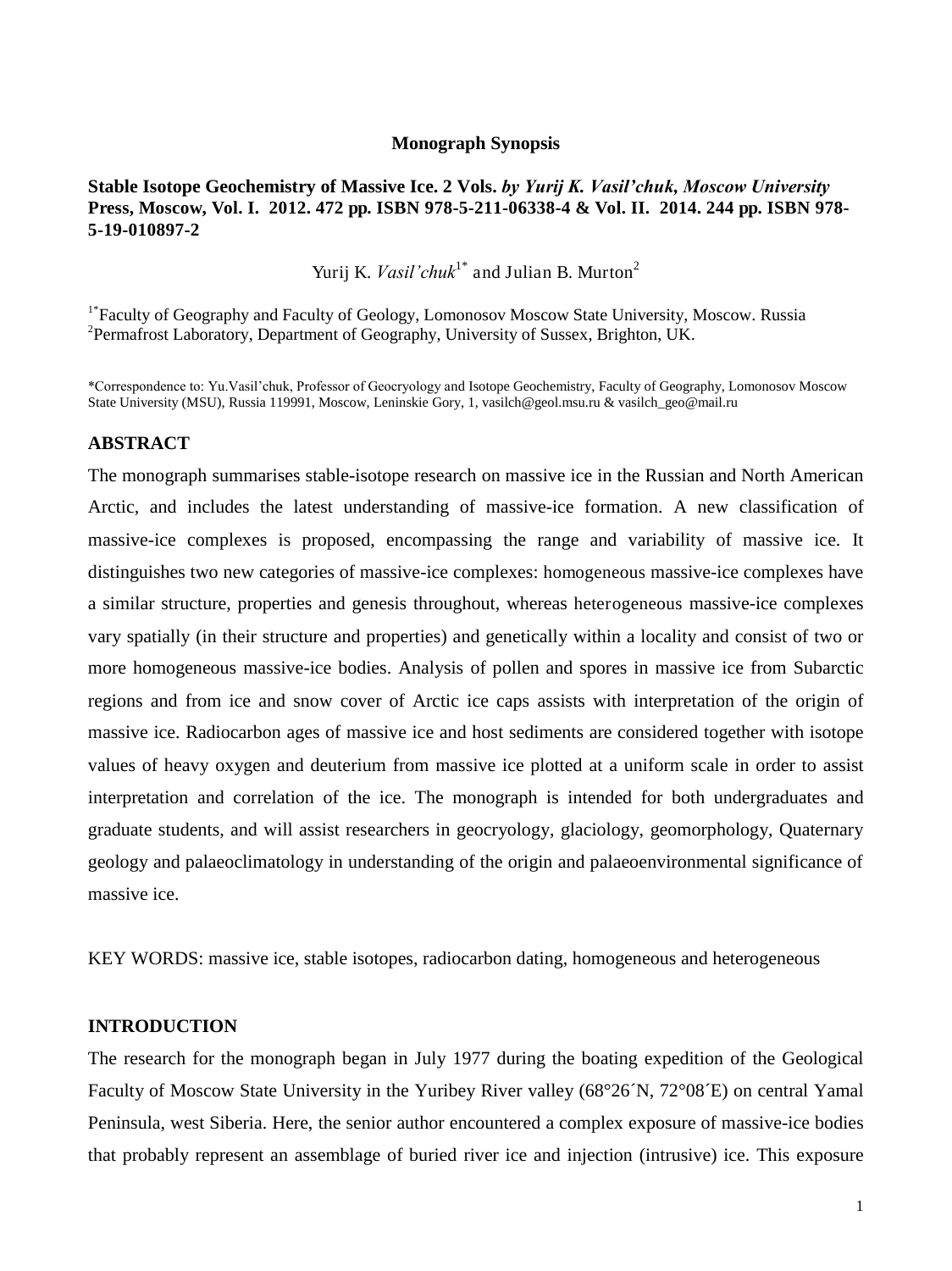has contributed significantly to the development of a new massive-ice classification by Y. K. Vasil"chuk, the basic principles of which are set out in Chapter 1 (Figure 1).

#### **STUDY AREA**

The monograph is based primarily on the senior author's experience, involvement and field studies over more than 35 years (from 1977 to 2014) in numerous expeditions concerning massive ice in Russian permafrost. It also summarizes the experience of many international researchers, and describes exposures with large bodies of massive ice in west and east Siberia, Chukotka, Alaska and Yukon, the Tuktoyaktuk Coastlands, the Canadian Arctic Archipelago and Russian Arctic islands, China and the Antarctic.

#### **CHAPTER 1: MASSIVE-ICE CLASSIFICATION**

Chapter 1 presents a new classification of massive-ice bodies and includes two new categories: homogeneous and heterogeneous (Figure 1). Homogeneous massive-ice bodies have a similar genesis, composition and properties in all parts of a massive-ice complex, whereas heterogeneous massive-ice bodies have a variable genesis, composition and properties across a massive-ice complex, and consist of two or more homogeneous ice bodies. The distinction between homogeneous and heterogeneous massive-ice bodies elucidates the wider complex structure of massive-ice bodies and encourages the search for different mechanisms of ice formation.

#### **Homogeneous Massive-ice Complexes**

Homogeneous massive-ice complexes are usually no more than a few meters high,  $\leq 20-30$  m wide and occur as single layers of ice or, less commonly, as multiple layers of the same genesis. Typical examples of segregated (or infiltrated and segregated) ice were studied by Y. K. Vasilchuk (1992) in the first terrace of the Gyda River estuary (70°53´N, 78°30´E). Four similar lens-shaped bodies of massive ice (up to 0.3–0.4 m thick and 6–8 m wide) were composed of clear ice and, as a rule, associated with peat. The structure of the ice bodies and their bedding parallel to the sedimentary stratification suggest that they formed synchronously with the accumulation and freezing of the ground mass, consistent with the occurrence of a 4.5 m high syngenetic ice wedge in the sedimentary sequence. The ice is interpreted as infiltrated or segregated in origin. The wide range of  $\delta^{18}O$  values (– 33.8 to –16.2‰) in these ice bodies indicates closed-system freezing with a small inflow of water from outside the system. Such a wide range of the heavy oxygen values indicates significant cryogenic fractionation during freezing of waters whose initial average composition was close to –20‰. This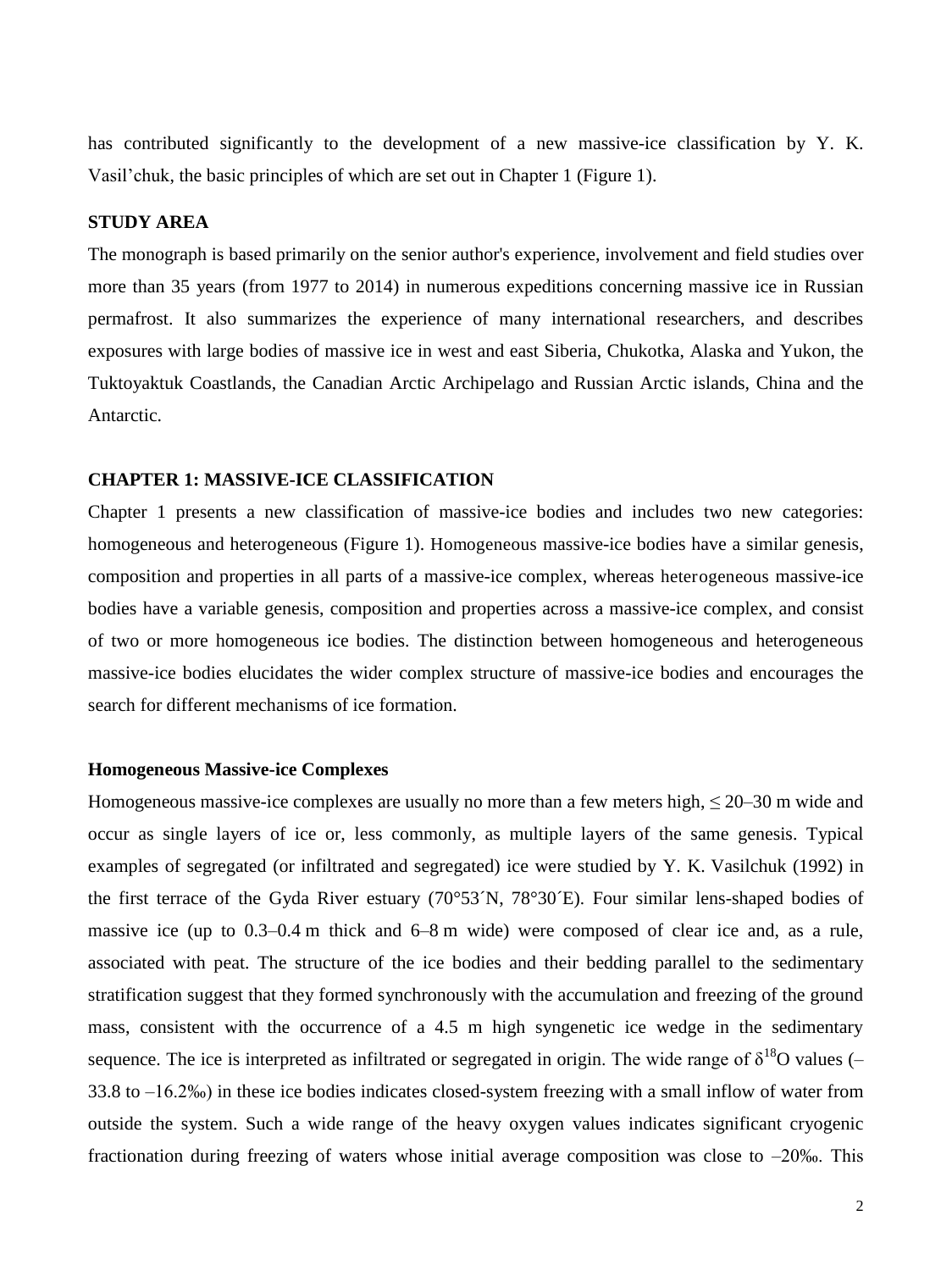could occur only under conditions of closed-system freezing, when isotopically heavier ice was the first to form ( $\delta^{18}$ O values of about –16 and –18‰), while the  $\delta^{18}$ O values of the remaining water were about  $-22\%$ . The partial freezing of the water led to the formation of ice with  $\delta^{18}$ O values of about  $-20\%$ . while the rest of the water had  $\delta^{18}$ O values of about –24 to –25‰. Repeated freezing of this water provided extremely low  $\delta^{18}O$  values (about  $-34\%$ ) in the last portions of the water to freeze. The low average  $\delta^{18}$ O values in this massive ice (about –20‰) indicate that the ice formed under conditions more severe than those at present. In view of the radiocarbon age of the ground mass (more than  $15^{-14}C$ ) ages from 10,260 to 15,890 ka BP obtained on allochthonous peat), the accumulation of the ground mass and the formation of massive ice and the syngenetic ice wedge occurred no earlier than 14,000– 11,000 years ago (Y. K. Vasilchuk, 1992).

#### **Heterogeneous massive-ice complexes**

Heterogeneous massive-ice complexes comprise two or more ice layers (tiers) of different genesis. The layers may be in contact or adjacent to each other, influencing the shape of ice complex and the conditions of its occurrence. Examples include massive ice of the Yuribey River valley (Figure 2a; Y. K. Vasil"chuk et al., 2012), massive ice in the Erkutayaha River valley in the south of Yamal Peninsula (Figure 2b), and in many places in the Bovanenkovo gas condensate field (Y. K. Vasil"chuk et al., 2009, 2014; Kritsuk, 2012).

The second division of the classification distinguishes between autochthonous (i.e., intrasedimental in terms of Mackay and Dallimore, 1992) and allochthonous (i.e. buried) ice (Figure 1). Heterogeneous massive-ice complexes can include a combination of autochthonous and allochthonous deposits. The third division classifies the massive ice according to its specific genetic process (e.g., injection, segregation, infiltration, burial) and shows the wide diversity of genetic ice types.

The proposed classification is illustrated through examples in chapter 1, and more widely in chapter 2, which critically examines the main hypotheses of massive-ice formation.

## **CHAPTER 2. MODERN AND HOLOCENE ANALOGUES OF PLEISTOCENE MASSIVE ICE, AND THE MAIN HYPOTHESES OF MASSIVE-ICE FORMATION**

Chapter 2 discusses modern and Holocene analogues of Pleistocene massive ice, beginning with massive ice in marine sediments. One of the most convincing analogues of Pleistocene massive ice is Holocene massive segregated ice 8–9 m thick on the Fosheim Peninsula, Ellesmere Island, in the Canadian Arctic (79°59´N, 85°56´W; Pollard and Bell, 1998). The  $\delta^{18}O$  values of the ice range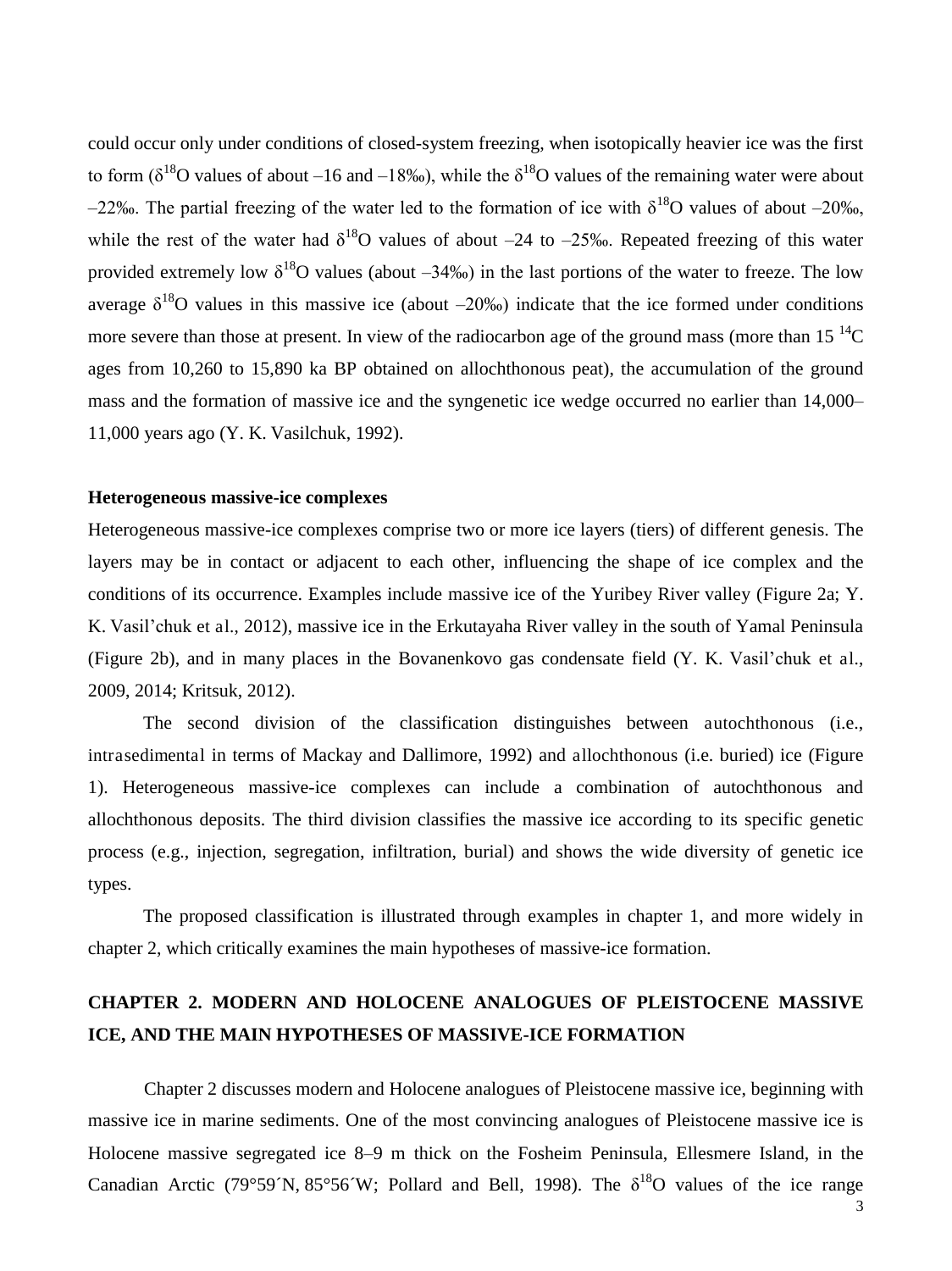between –28.9 and –34.8‰ for reticulate ice, –33.1 and –36.8‰ for massive ice, and –36.1‰ for an ice vein in adjacent Tertiary sandstone. The massive ice is interpreted as intrasedimental ice because: a) it is conformably overlain by marine sediments and contains internal structures parallel the upper ice contact; the ice lacks evidence for primary thaw or erosional contacts, which would indicate buried ice; b) sediment within inclusions in the massive ice is similar to the overlying marine sediments, indicating that the overlying sediment was deposited before the ice formed. Radiocarbon ages of shells from raised marine deposits in the Slidre River valley suggest that the Holocene marine limit was likely established by 10.6 ka BP, with sea level remaining high (within 10 m of marine limit) until 8.7 ka BP or later. The massive-ice deposits formed time transgressively as permafrost aggraded into marine sediments during the Holocene (Pollard and Bell, 1998). Ice segregation occurred as permafrost aggraded downward through a fine-grained layer of silt that overlay saturated sands with an ample water source. The injection of water under high pressure into the overlying frozen bedrock at Eureka Sound formed intrusive massive ice (Robinson and Pollard, 1998). As a result, a heterogeneous massive-ice complex (according to Y. K. Vasil'chuk"s classification) developed.

Massive-ice bodies are extraordinarily widespread in Holocene sediments of the first lagoonmarine terrace and the modern lagoon-marine floodplain of Ob Bay, at the mouth of the Sabettayaha River, in west Siberia (71°15´N, 72°06´E). More than 1000 boreholes through Holocene marine lagoon and floodplain deposits have been analyzed (Y. K. Vasilchuk et al., 2015) and show massive-ice bodies up to 5.7 m thick in the upper 5–10 m of Holocene silty sand. Their  $\delta$ D values vary from –107 to – 199.7‰, and their  $\delta^{18}O$  values vary from -15.7 to -26.5‰. The massive ice is mostly autochthonous and of segregated origin (Y. K. Vasil"chuk et al., 2015). It formed syngenetically during freezing of water-saturated soils under intensive cryogenic fractionation in the late Holocene. Thick massive-ice bodies also occur in saline sediments, for example a 14 m thick massive ice layer in beach sediments near the mouth of the Khatanga River (Ponomarev, 1960), fresh (salinity is 0.62 g / l) massive ice at a depth of 19–29 m beneath the sea bottom (Melnikov and Spesivtsev, 2000), and a 1.5 m thick layer of salty ice at the depth about 10 m in sediments beneath the shallow waters of the Mechigmen Gulf (Chukotka). Y.K. Vasil'chuk proposed the original mechanism of the formation of icy bodies in saline lake (meromictic lakes) sediments.

 Other possible modern and Holocene analogues of Pleistocene massive ice are freshwater ice deposits in shallow, saline (up to 103 g/1) lakes at 4117–4730 m above sea level (asl) in Bolivia. The ice deposits (consisting of several ice lenses, each up to 1 m thick) are up to several hundred meters wide and elevated up to 7 m above the lake or playa surface. They are located near the lake or salar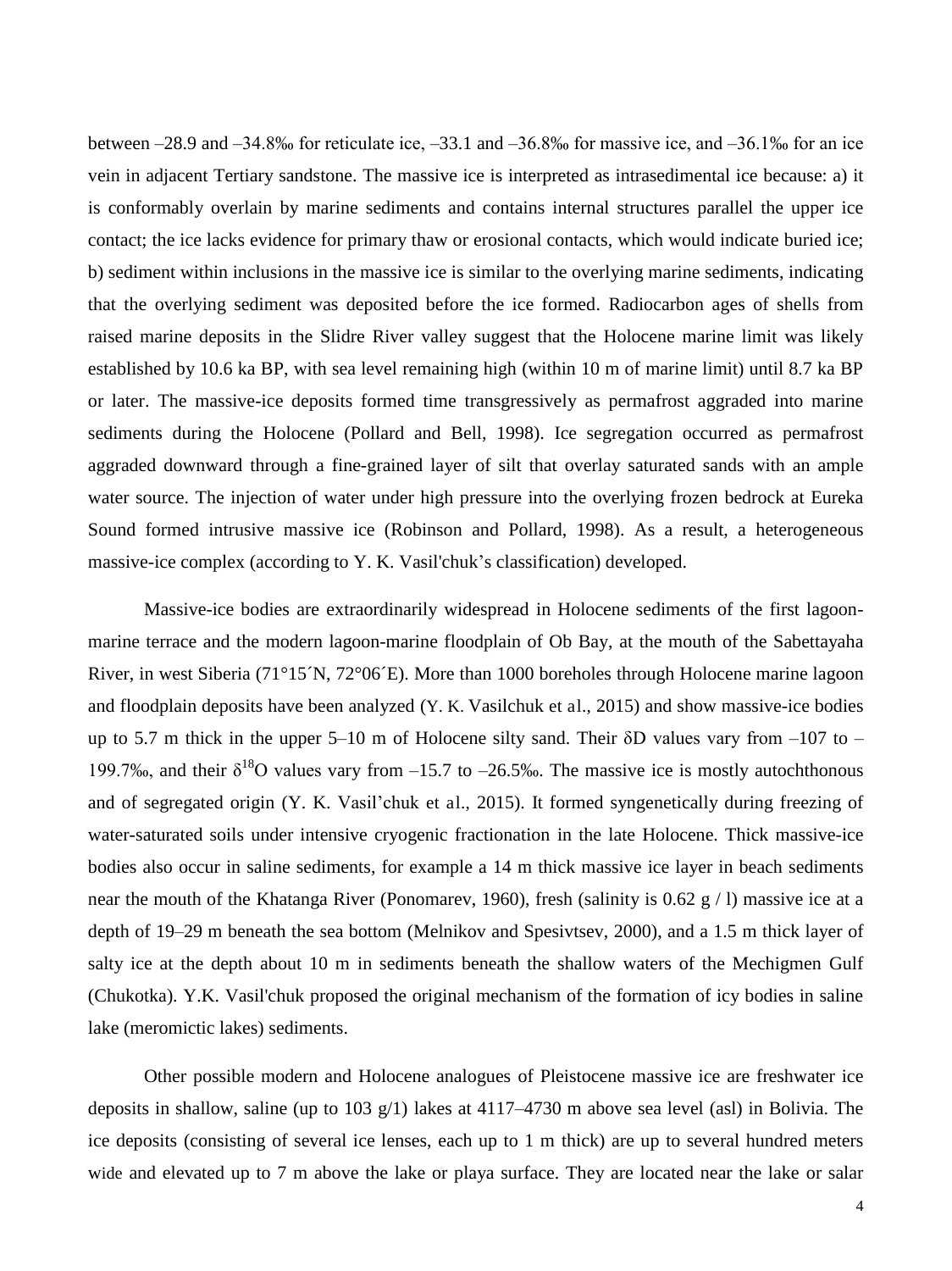(salt-crust desert) margins; some are completely surrounded by water, others by playa deposits or salt crusts (Hurlbert and Chang, 1984). The  $\delta^{18}O$  values for the ice lenses (–10.6 to –11.5‰) are much lower than those of lakewater (+13.5‰) but similar to those of precipitation ( $\delta^{18}$ O value in fresh snow  $-13.2\%$ <sup>o</sup>).

 Ice in the cores of modern pingos provides another analogue of Pleistocene massive-ice deposits. The distribution of stable isotopes in pingo ice cores indicates that the ice formed under conditions of open and closed systems. Ice in the core of the Holocene pingo in the Pestsovoe gas field area (66°10′ N 76°30′E) formed in closed-system conditions; its  $\delta$ D values vary from –93.2 to –123‰, and  $\delta^{18}$ O values vary from  $-11.6$  to  $-15.8\%$  (Y. K. Vasil'chuk et al., 2014).

 The main hypotheses of massive-ice formation identify the ice as segregated, intrusive, repeated intrusive and buried glacier ice (Vtyurin, 1975; Mackay, 1973; Rampton, 1988; Zhestkova and Shur, 1978; Y. K. Vasil"chuk, 1992, 2012, 2014; Dubikov, 2002; Murton, 2005, 2009; French, 2007; Solomatin, 2013; Streletskaya et al., 2013; Belova, 2014). Holmsen (1914) proposed the infiltrated and segregated hypothesis of massive-ice genesis. He hypothesized that the formation of thick (up to 15 m) massive ground-ice deposits is linked to the infiltration of surface water through seasonally thawed ground and the freezing of this water on the top (see also Zhestkova and Shur, 1978). Vtyurin (1975) favoured ice segregation, with the most favorable conditions for the formation of massive segregated ice being near the contact between clayey sediments and water-bearing coarse-grained sediments. Gasanov (1969) hypothesized that the main factor of ice formation is water intrusion, and distinguished different types of intrusive ice: seasonal intrusive ice, multi-seasonal intrusive ice (short-term permafrost), intrusive ice, repeated intrusive ice and hydrolaccoliths. Mackay (1971, 1973) proposed that the mechanism of water injection and segregation in closed-system conditions that is widely applied to explain pingo growth can also apply to the mechanism of massive-ice formation.

## **CHAPTER 3. COMPARISON OF POLLEN SPECTRA OF MASSIVE ICE AND GLACIERS FOR CRYOGENIC INDICATION**

Palynological analysis of deposit-forming ground ice has identified several distinctive characteristics of the pollen spectra. First, pollen and spores are present in almost in all types of deposit-forming ground ice, at concentrations from 50 to 1500 units per 1 kg ice or 1 litre of ice meltwater. Second, pollen spectra with characteristics similar to those of subfossil tundra, including the predominance of dwarf birch and ericaceous pollen and green moss spores, occur in most massive-ice deposits. Third, the massive-ice deposits frequently contain redeposited pre-Quaternary palynomorphs of Cenozoic, Mesozoic and Palaeozoic age. Fourth, pollen of hydrophilous plants (e.g., pondweed, bur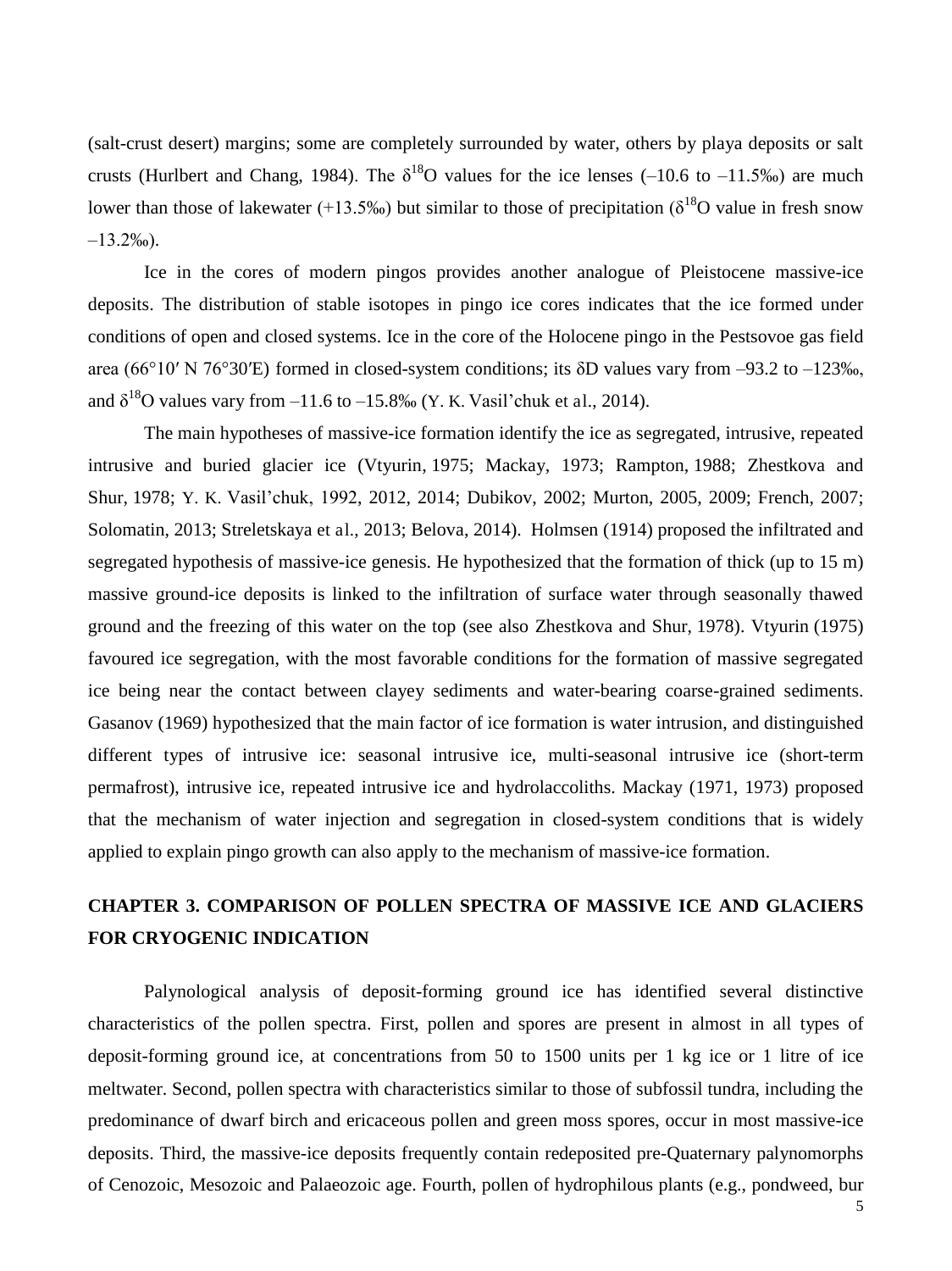reed and reed mace), as well as horsetail spores, limnetic diatoms and green algae remains also occur in most of the studied massive-ice deposits, indicating a non-glacial genesis of the ice. Pollen spectra that are typical of non-glacial deposit-forming ice show: 1) a lack of exotic thermophilic species such as Acer, Fraxinus, Quercus, Ulmus, Populus, Tilia and Abies in the initial occurrence; 2) the presence of cloudberry, aquiherbosa species, as well as green moss and horsetail; and 3) the presence of redeposited pollen and spores. This palynological approach indicates that the massive ice on the Yamal Peninsula of west Siberia is mainly non-glacial in origin (A. C. Vasil'chuk and Y. K. Vasul'chuk, 2010, 2012).

#### **CHAPTER 4. ISOTOPIC COMPOSITION OF MASSIVE ICE IN RUSSIAN PERMAFROST**

In chapter 4 the senior author considers his own isotopic studies of massive ice in Siberia and interprets the isotope records obtained by others. He considers the vertical variations in more than 35 isotope plots published in the last 30 years (Vaikmäe and Karpov, 1986; Y. K. Vasil"chuk and Trofimov, 1988; Vaikmäe and Y. K. Vasil"chuk, 1991; Korolyov, 1993; Kotov, 1998; Dubikov, 2002; Leibman et al., 2003; Ingólfsson and Lokrantz, 2003; Y. K. Vasil"chuk et al., 2009, 2011, 2012, 2014; Kritsuk, 2010; Slagoda et al., 2012; Ivanova, 2012; Belova, 2014). The isotope curves are plotted at a single vertical and horizontal scale to facilitate their comparison.

The isotope composition of the massive-ice deposits in northern European Russia is considered for a number of localities, including the More-Yu River valley, Cape Shpindler, and the Oyuyakha River valley (68°51´N, 66°44´E). For the massive-ice body at Cape Shpindler in the Yugorski Peninsula (69°43´N; 62°48´E), Ingólfsson and Lokrantz (2003) concluded that it is buried glacier ice and suggested that it is older than 190–200 kyr, whereas Leibman et al. (2003), who also examined the internal structures, stratigraphy and isotopic composition of the massive ice, attributed it to syngenetic or epigenetic freezing after marine regression. The senior author assumes that this massive ice is intrasedimental, heterogeneous and autochthonous because the  $\delta^{18}O$  values in different types of massive ice at Cape Spindler vary from  $-13.1$  to  $-25.6\%$ . Such variability may be explained by fractionation during ice segregation in a closed system.

The isotope composition of massive-ice deposits is also considered for northwest Siberia. Localities there include: 1) the Erkutayaha River valley (68°11´N, 68°51´E), 2) the Bovanenkovo gas field area (70°21´N, 68°26 $E$ ), 3) the Mordyyakha River valley (69°33´N, 68°59 $E$ ), 4) the Kharasavey settlement (71°10´N, 66°51´E), 5) near Marre-Sale meteostation (69°45´N; 66°50´E), 6) at Tyurinto Lake (70°44' N, 67°57'E), 7) at Voivareto Lake (68°43 $'N$ ; 72°25 $'E$ ), 8) near Gyda settlement (70° 53<sup>'</sup>N, 78°30'E), 9) the Yuribey River valley (68°26<sup>'</sup>N, 72°08'E), 10) near Tab-Salya settlement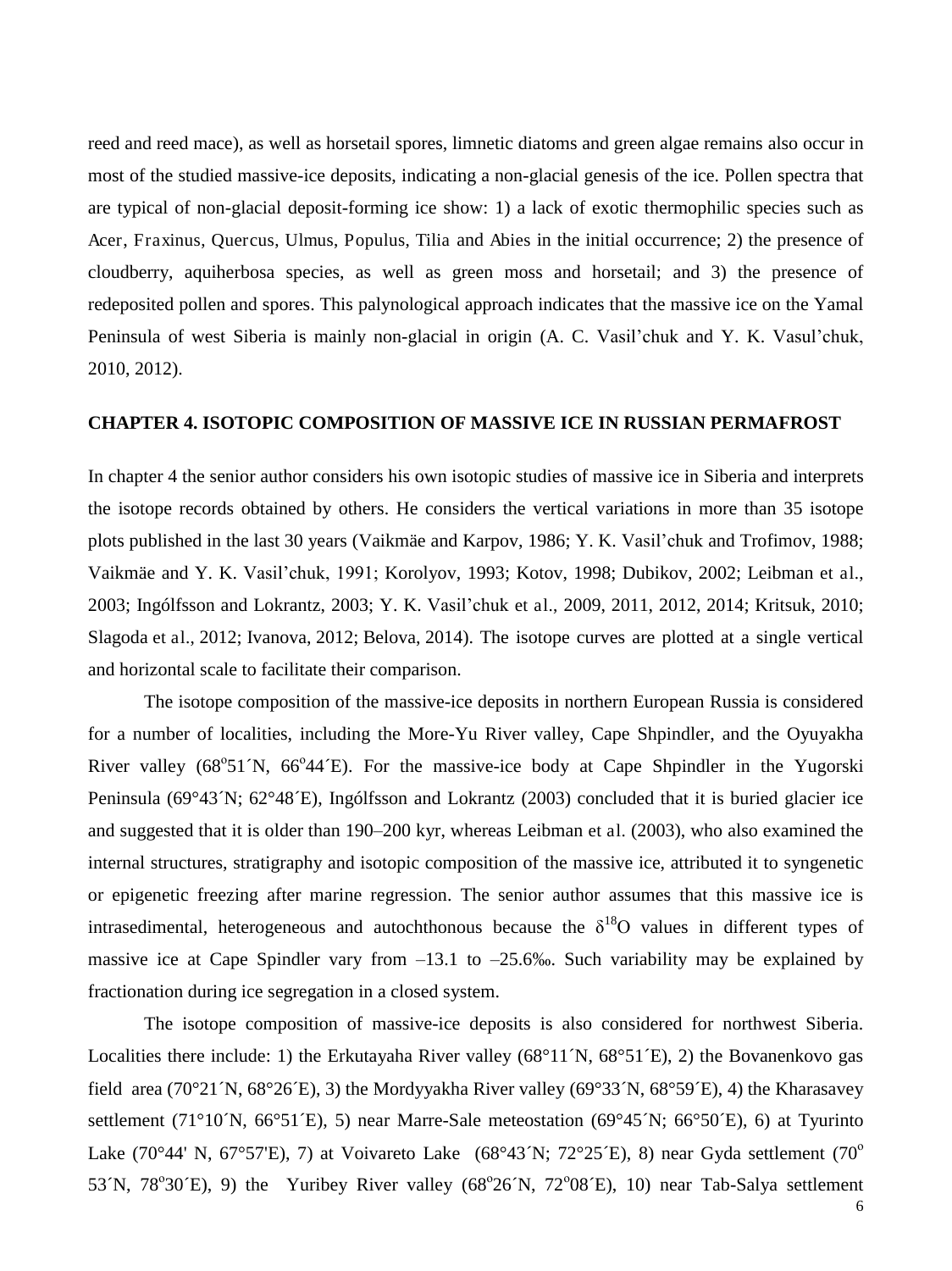(71°45´N; 82°45´E), 11) near Dorofeevskaya settlement (71°23´N; 82°58´E), 12) at the Sopochnaya Karga Cape (71°50´N, 82°40´E) and 13) Ledyanaya Gora in the Yenisey River valley (66°35´N, 86°34´E).

 On the southernmost Yamal Peninsula heterogeneous autochthonous massive ice is located on the left bank of the Erkutayaha River (68°11´N, 68°51´E). A massive-ice body approximately 100 m long is embedded predominantly in stratified sand. The ice layers sharply drop on both sides of the central part, and just 15 m from the centre the cover of the massive ice appears at a depth of 8 m. The central part of the massive-ice body takes a form similar to a stock (a type of igneous intrusion), with vertical and subvertical ice layers, whereas the peripheral parts comprise horizontally layered ice. The range of  $\delta^{18}O$  (~4‰) and  $\delta D$  (~20‰) values indicates comparatively small fluctuations of the isotopic composition for ice with different characteristics: pure white ice has  $\delta^{18}O$  values from -19.6 to -20.5‰, and  $\delta$ D varies from -152.4 to -156.9‰; clear transparent ice has  $\delta^{18}$ O values from -19.2 to -20.3‰, and  $\delta$ D varies from -149.6 to -160.7‰; transparent gray ice with a steely shimmer has  $\delta^{18}O$ values from –19.4 to –21.3‰, and  $\delta D$  varies from –150.3 to –163.8‰; and gray ice and in the dirty gray ice has  $\delta^{18}$ O values from -22.1 to -23.4‰, and  $\delta$ D varies from -165.5 to -172.7‰. Hence, the difference between the isotope signal of the initial water and ice is comparatively small. The isotopic differences almost did not exceed the usual isotopic difference that results from fractionation when free water freezes. Significantly, the pollen spectra in the vertically layered ice from the central stock (most likely of injection genesis) lack reworked pollen and spores, whereas those from the horizontally layered peripheral ice (most likely of segregation or infiltration-segregation genesis) contain a high concentration of reworked pollen and spores (35%).

On the central part of the Yamal Peninsula (69°33´N, 68°59´E) beside the upper Mordyyakha River is a heterogeneous autochthonous massive-ice body at 66–70 m asl. The ice body is more than 4 m thick and has horizontal bedding that passes laterally into vertical bedding and is crossed by syngenetic ice wedges 4–5 m in high. The isotopic composition of ice from obliquely oriented ice lenses (lenticular-layered cryostructure) in the north part of the outcrop shows insignificant isotopic variations (from –22.4 to –23.3‰  $\delta^{18}O$ ) and thus suggests that ice segregation occurred under opensystem conditions. The pollen spectra are characterized by high contents of pollen and spores of hygrophilous plants, with sedge pollen and horsetail spores dominant. Such specific features were noted for sediments of small floodplain lakes. It can be assumed that the ice deposits formed during freezing of a talik after a former lake drained.

In the Bovanenkovo gas field area (70°21´N, 68°26´E) heterogeneous autochthonous and allochthonous massive-ice bodies occur as layers, laccoliths, rods and lenses. The maximum thickness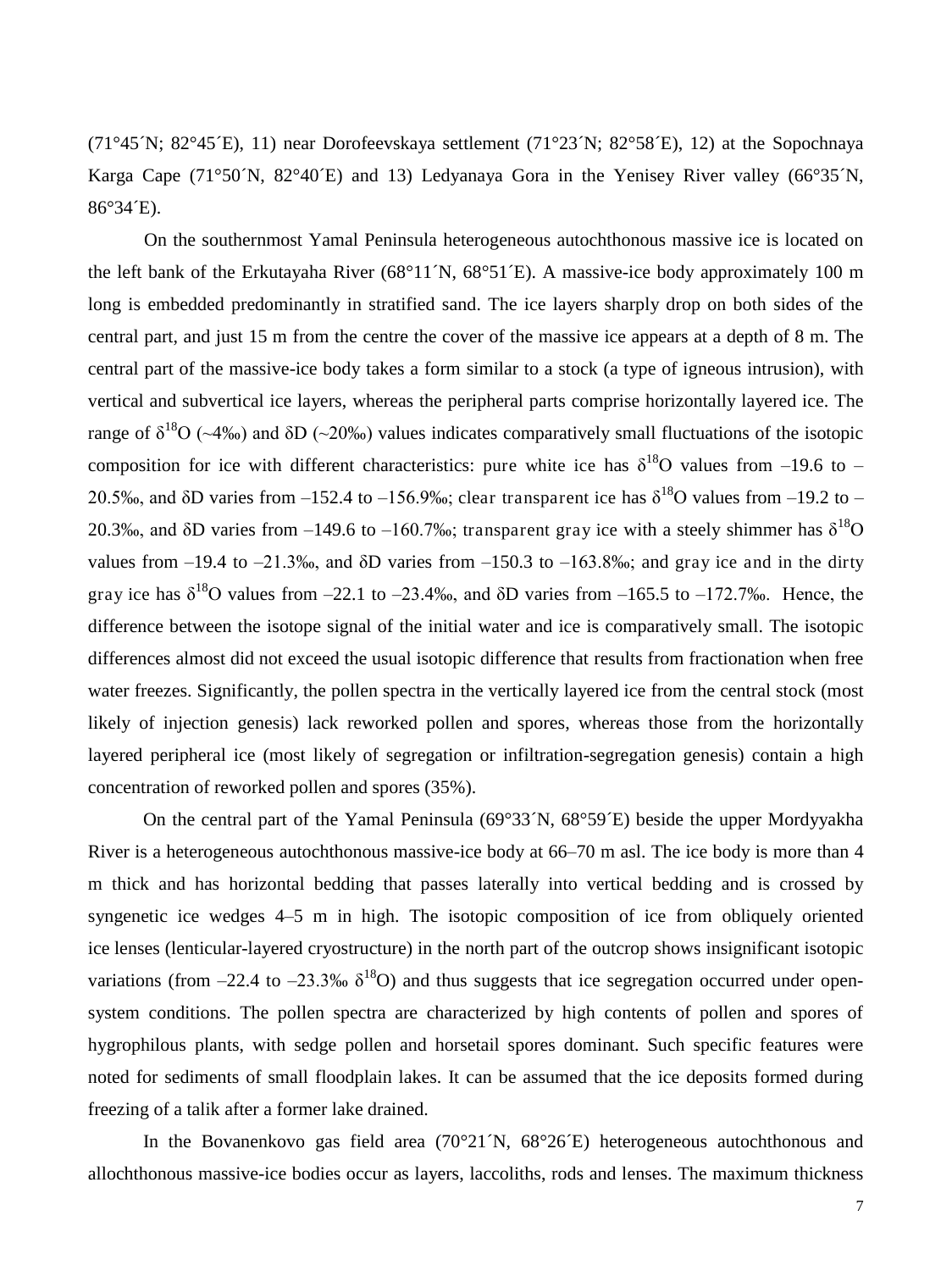of the tabular ice is 28.5 m, and the mean thickness is about 8 m.  $\delta^{18}O$  values of massive ice range from  $-12.4$  to  $-22.9%$  (Michel, 1998; Y. K. Vasil'chuk et al., 2009), and deuterium ( $\delta$ D) values vary from – 91.7 to –177.1‰. The contrasting distribution of  $\delta^{18}O$  and ( $\delta D$ ) vs. depth (like a vertical bilateral rake with very long teeth of different length) in massive ice bodies suggest a segregated and/or infiltratedsegregated origin of the ice. Pollen, spores and algal spectra from the massive ice are similar to pollen characteristics of modern lacustrine and coastal floodplain sediments in the area. The senior author inferred that the ingress of cold seawaters on a coastal flood plain caused freezing and ice segregation, with the formation of extensive ice layers under the large but shallow lakes.

The material presented shows that the methodological use of isotopic data from massive ice is still far from ideal. Even within the same article, the authors have expressed different hypotheses about the origin of massive ice in Ledyanaya Gora (Ice Mountain) on the Yenisei River valley (66°35´N, 86°34´E) because intrasedimental ice may be difficult to distinguish from basal glacier ice, as both ice types can form by the same freezing processes (Vtyurin and Glazovskiy, 1986). Stratigraphic and isotopic study of this massive ice and its host sediments led Vaikmäe and Karpov (1986) and Astakhov and Isayeva (1988) to interpret the ice is relict glacier ice, probably emplaced during the Early Weichselian. However, interpretation of the Ledyanaya Gora massive ice is problematic. Most of the  $\delta^{18}$ O values from the ice range from –20 to –21.5‰ (Vaikmäe and Y. K. Vasil'chuk, 1990; Vaikmäe et al., 1993), pointing to uniformity of the oxygen isotope profile. The isotopic composition of the massive ice is similar to that of vertical ice schlieren in the overlying diamicton ( $\delta^{18}O = -20.7$ %). This similarity, coupled with a significant change from a salinity of 10–80 mg / l in the upper part of the massive ice to one of 200–340 mg / l in the middle and lower parts of it, according Y. K. Vasil'chuk, indicates an intrasedimental origin. In conclusion, the massive ice at Ledyanaya Gora can be regarded as heterogeneous autochthonous massive ice.

 Isotope data summarized from Chukotka include homogeneous autochthonous massive ice at the Koolen" Lake, near the town of Anadyr" and at Onemen Bay (Vasil"chuk, 1992), Tanyurer River valley (Kotov, 1998), and heterogeneous allochthonous and autochthonous massive ice in the Amguema River valley (Korolyov, 1993).

Finally, heterogeneous allochthonous and autochthonous massive-ice bodies are found on Novaya Siberia Island (75°05´N, 148°27´E). Ivanova (2012) showed that  $\delta^{18}O$  values of massive ice there vary from -8.9 to -29‰, and  $\delta$ D values vary from -66.8 to -228.4‰. The  $\delta^{18}O$  and  $\delta$ D values in the upper and lower horizons of massive ice are very different. These data can be interpreted to indicate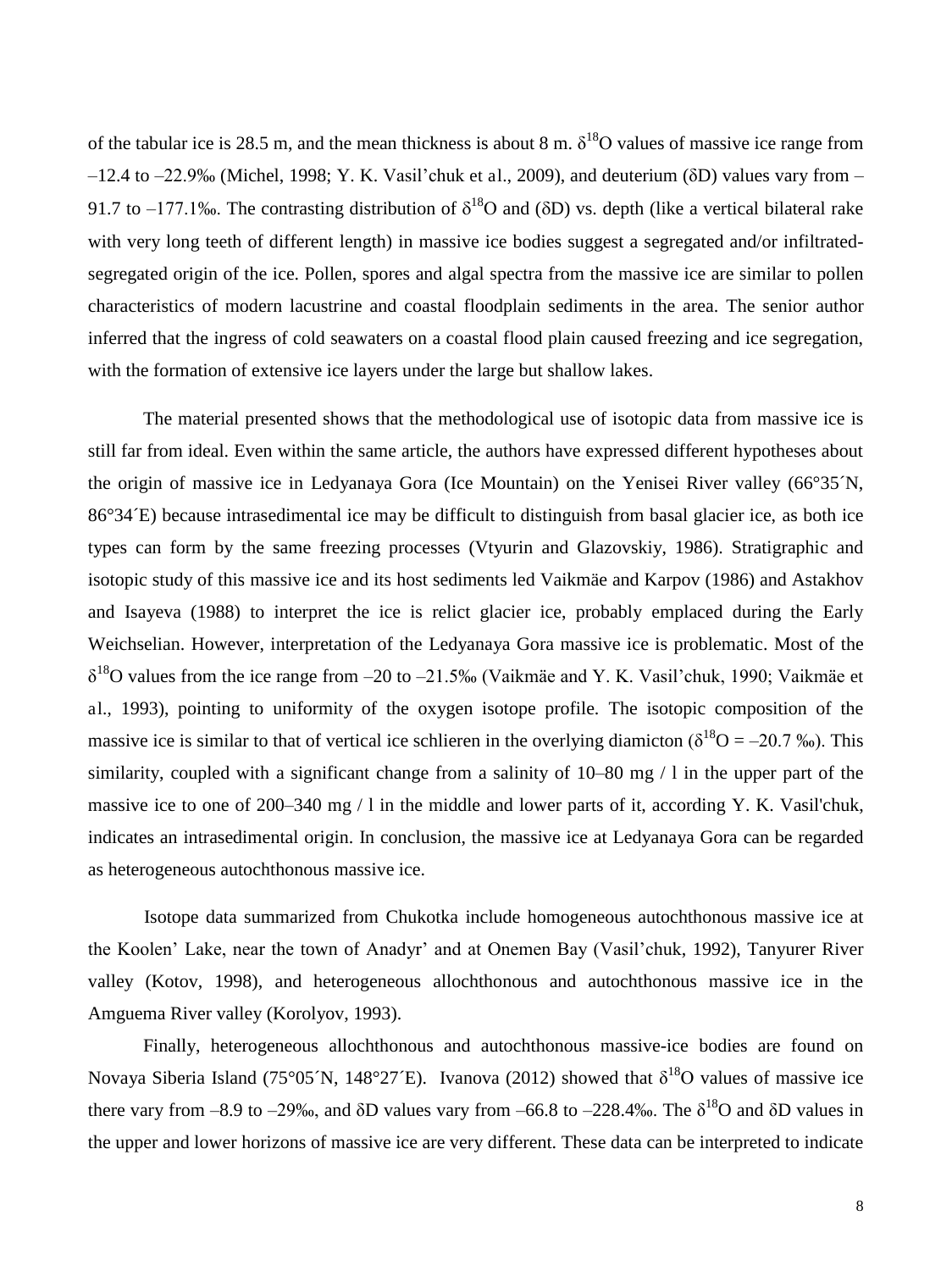an injected origin for the lower horizon of massive ice, and a segregation origin for the upper horizon (Ivanova, 2012).

## **CHAPTER 5. ISOTOPIC COMPOSITION OF MASSIVE ICE IN PERMAFROST OF THE CANADIAN ARCTIC**

Chapter 5 examines the vertical variations in more than 30 isotope plots of massive ice from the Canadian Arctic (Mackay, 1983; Fujino et al., 1983; Lorrain and Demeur, 1985; Michel, 1983, 2011; Dallimore and Wolfe, 1988; French and Harry, 1990; Mackay and Dallimore, 1992; Moorman et al., 1996, 1998; Robinson and Pollard, 1998; Pollard and Bell, 1998; Hyatt, 1998; Murton et al., 2004, 2005; Lacelle et al., 2004, 2007, 2009, 2011; Murton, 2005, 2009; Cardyn et al., 2007; French, 2007; Lacelle, 2011; Fritz et al., 2011). Here we consider a few of them.

Massive ice adjacent to Tuktoyaktuk (69°27′N, 133°02′W), near the mouth of the Mackenzie River, has been isotopically studied by Mackay (1983), Fujino et al. (1983, 1988), Mackay and Dallimore (1992) and others. Fujino et al. (1983) concluded that most of the massive-ice body at Peninsula Point originated from superimposed ice formed by congelation of water in which it was submerged. Mackay and Dallimore (1992), however, rejected this interpretation. They reported that the geochemical and stable isotope values of the massive ice were similar to those of ice dikes that extended from the ice into the overlying diamicton, which indicates a common water source and suggests that the massive ice is intrasedimental in origin. Y. K. Vasil"chuk concluded that massive ice at this site is heterogeneous: autochthonous and allochthonous.

A massive-ice complex is often well exposed by coastal erosion at North Head, on Richards Island (69°20´N, 134°30´W), in the Tuktoyaktuk Coastlands. According to Murton (2005), some of the massive ice is buried and some is intrasedimental. Y. K. Vasil"chuk agreed and identified the ice as heterogeneous: autochthonous and allochthonous.

Massive ground-ice bodies in the Sandhills Moraine of southern Banks Island, and the southern Eskimo Lakes region of the Tuktoyaktuk Coastlands, according to French and Harry (1990), are interpreted as basal glacier ice. Other massive ground-ice bodies in the Western Canadian Arctic, however, are explained better in terms of segregation-injection (French and Harry, 1990). Assessing the isotopic variations in ice around the Eskimo Lakes, Y. K. Vasil"chuk noted that the bottom of the massive ice described by French and Harry (1990) is characterized by a relatively stable distribution and a small range (about 1.5 ‰) of  $\delta^{18}O$  values (from -33.5 to -35 ‰) and by abrupt changes in the upper 2 m of ice: upward, the value increases to  $-31$  ‰, and then sharply decreases to  $-36$ ‰. Y. K. Vasil"chuk suggested that the isotopic changes in the upper 2 m of ice are consistent with ice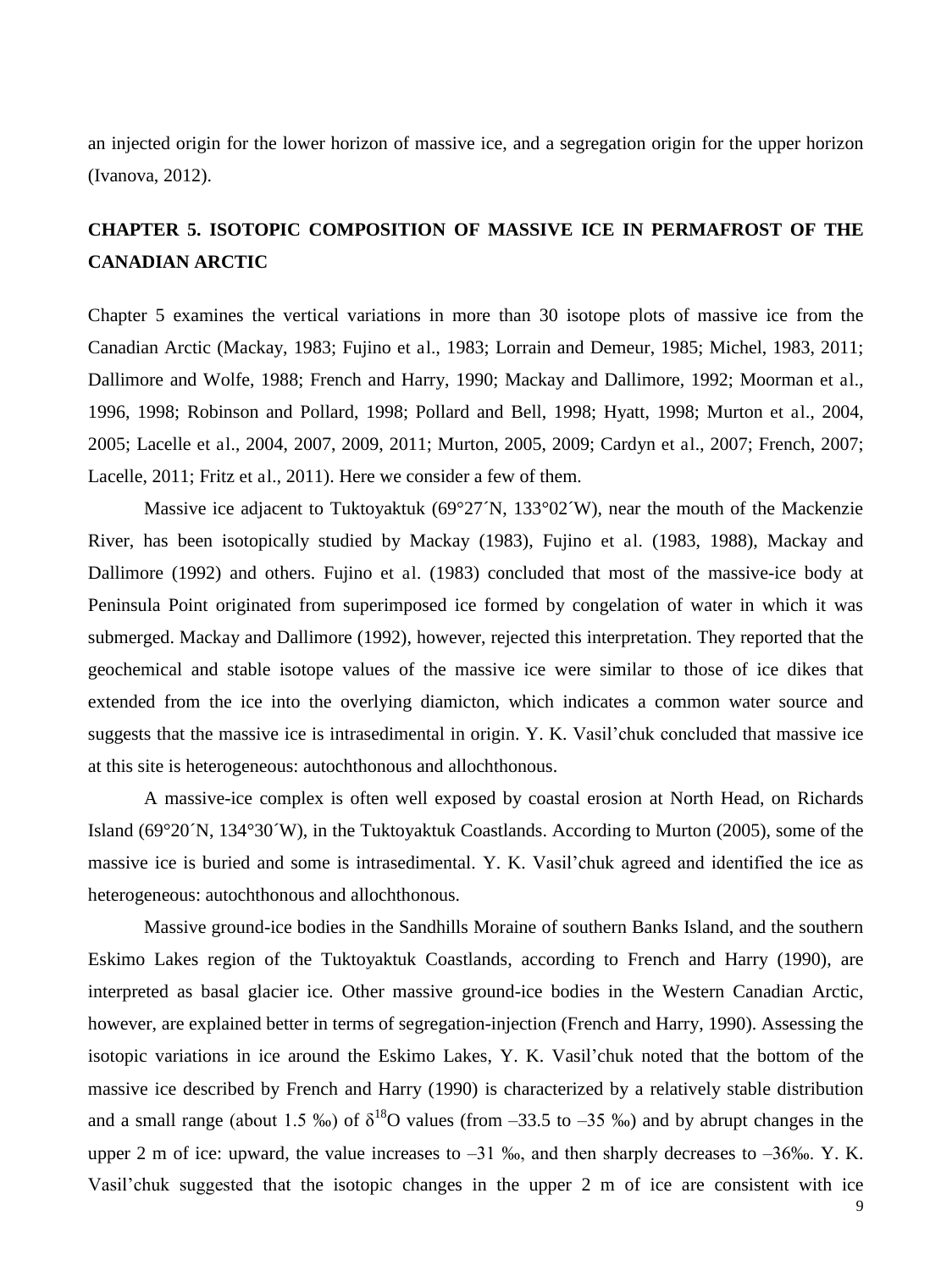segregation commencing in a semi-closed or open system, and ending in a closed system, leading to an appreciable isotope differentiation in the top of the ice deposits.

 Massive ice also occurs within glacially deformed permafrost in the coastal lowlands near Tuktoyaktuk (e.g. at Liverpool Bay - 70°N, 129°W, southwest of Nicholson Island; and on northern "Crane Island", in the central Eskimo Lakes; Murton et al., 2004). The massive ice is at least 2.5–8 m thick, and either white and bubble-rich, or grey, debris-rich and banded. Two types of ground ice are identified in the deformed permafrost: (1) massive ice and ice clasts, both of which have been glacially deformed, eroded or moved; and (2) segregated ice and ice-wedge ice that have not been glacially disturbed because their postdate deformation. Y. K. Vasilchuk agreed with these interpretations and determined the massive ice as heterogeneous: autochthonous and allochthonous.

Within the limits of the Willow River drainage basin, on the Aklavik Plateau (69°N, 124°W), Lacelle et al. (2004) examined four exposures of debris-rich massive ice. The  $\delta^{18}O$  values of the ice change abruptly from an average of about –30‰ (for Late Pleistocene ice) to –22.6‰ (for Holocene ice). Physical and isotopic properties of the former suggest that it is segregated-intrusive ice, because the CO<sub>2</sub> content and  $\delta^{13}$ C value in the debris-rich ice was acquired during movement of CO<sub>2</sub> through the sediments, giving  $CO_2$  concentrations that are 3–9 times higher than those for air trapped in glacier ice and  $\delta^{13}$ C values in the range of CO<sub>2</sub> produced by the decay of C<sub>3</sub> plant material (Lacelle et al., 2004). Y. K. Vasilchuk agreed with these interpretations and determined the massive ice as heterogeneous: autochthonous and allochthonous.

Massive ice within but close to the glacial limit of the Laurentide Ice Sheet, on Herschel Island (69°N, 139°W), in the southern Beaufort Sea, is highly depleted in heavy isotopes (mean  $\delta^{18}O$  value: – 33‰; δD: –258‰; Fritz et al., 2011, 2012). These authors noted that such stable isotope signatures indicate a full-glacial water source for the massive ice on Herschel Island. However, an origin as glacially deformed segregated or segregated-intrusive ice cannot be excluded. Pollard (1990) concluded that segregated ice is the most common massive-ice type in this area and in places constitutes up to 70% of the upper 10–15 m of permafrost. Y. K. Vasil"chuk suggested that the origin of massive ice on Herschel Island varies, and the ice includes both heterogeneous and homogeneous types.

## **CHAPTER 6. DATING OF MASSIVE ICE OF RUSSIA AND NORTH AMERICA, AND CORRELATION OF STABLE ISOTOPE CURVES**

Chapter 6 focuses on radiocarbon dating of organic material in the sediments that surround massive ice in Russia and Canada, and on direct accelerator mass spectrometry (AMS) radiocarbon dating of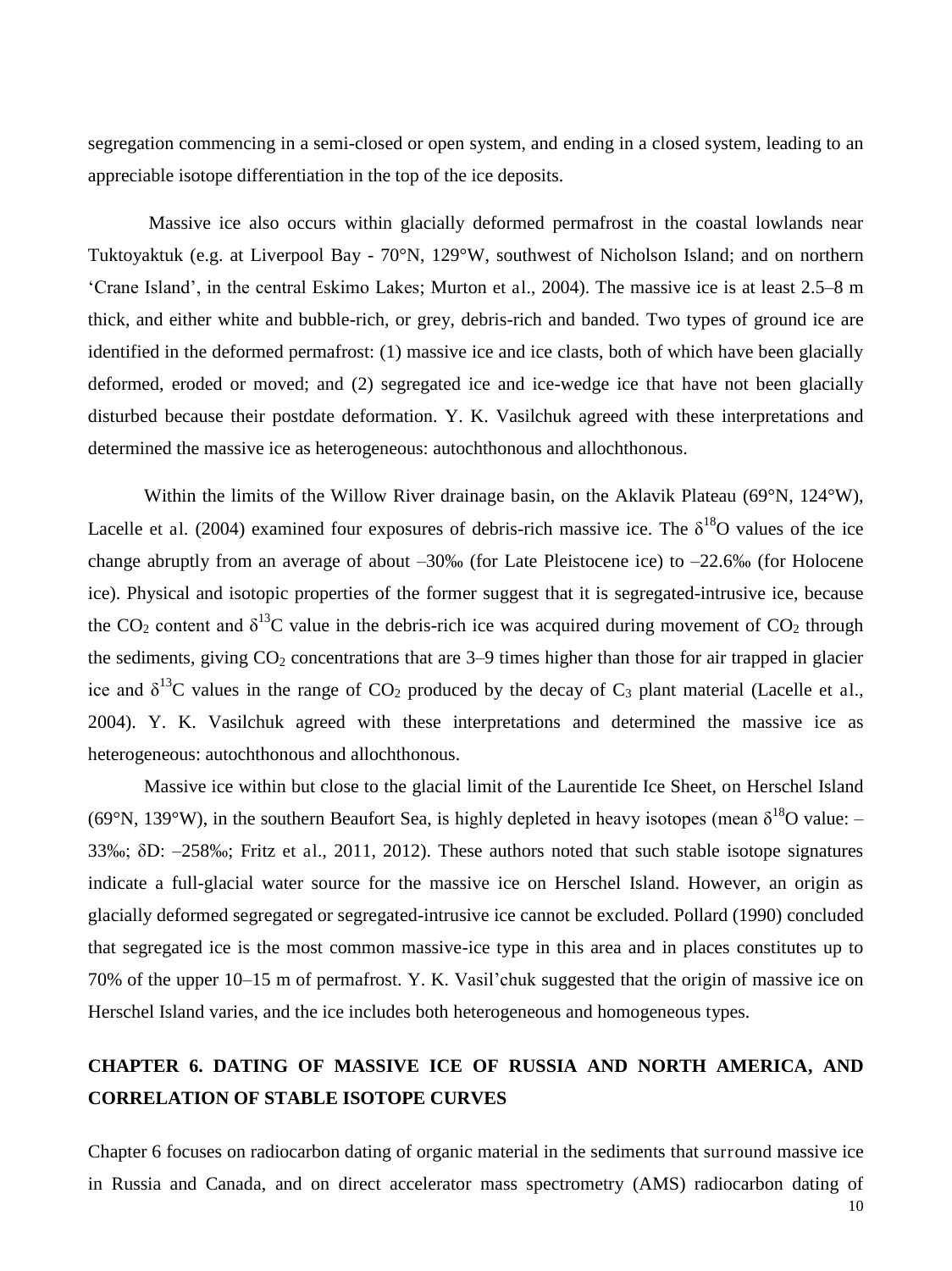organic microinclusions and trapped gases within massive ice in Canada. The radiocarbon ages suggest that most of the massive ice accumulated between the Holocene and 20–40 ka BP (Figure 3). Comparison of isotopic plots of massive ice in Russia and Canada (Figures 4–6) shows that they have more similarities than differences in the regional isotopic record of ice formation. An initial isotopic signature indicates the nature of the water and the conditions of ice formation. Ice segregation in a closed system leads to a contrasting distribution of  $\delta^{18}O$  and  $\delta D$  values, both vertically and laterally (Figure 4). The shape of isotopic plots of massive ice relates to the type of ice formation. Homogeneous, undifferentiated isotope plots with a narrow range of isotopic changes ( $\delta^{18}O$  range  $\langle 4\%$ <sub>0</sub>, ΔδD range  $\langle 32\%$ <sub>0</sub>) characterize massive ice formed in an open system, with freezing of inflowing water under homogeneous conditions. By contrast, isotope plots with a wide range of isotopic changes ( $\Delta\delta^{18}$ O range > 8‰,  $\Delta\delta$ D range > 64‰) characterize massive ice formed in a closed system, where there is no inflowing water. Closed-system freezing is typical of segregation ice formation, or rarely for the final phase of injection ice formation when there is no inflow of water (Figs. 5 and 6).

#### **CONCLUSIONS**

- The monograph considers practically all the selected ages and mechanisms of massive-ice formation. The senior author proposed the original mechanism of the formation of massive ice in saline lake sediments. New mechanisms will undoubtedly be proposed in the future.
- A new genetic classification of massive-ice deposits introduces two new categories at its highest level: homogeneous and heterogeneous massive-ice deposits.
- Assemblages of different massive-ice types are common in permafrost exposures in the Yamal Peninsula of west Siberia and the Tuktoyaktuk Coastlands and Yukon of northwest Canada.
- Plotting of isotopic data from massive ice on graphs with a single vertical and horizontal size facilitates objective assessment of the isotopic characteristics of massive ice.

#### **Acknowledgments**

Researches of Yu. Vasil'chuk are financially supported by Russian Scientific Foundation (grant RSF № 14-27-00083).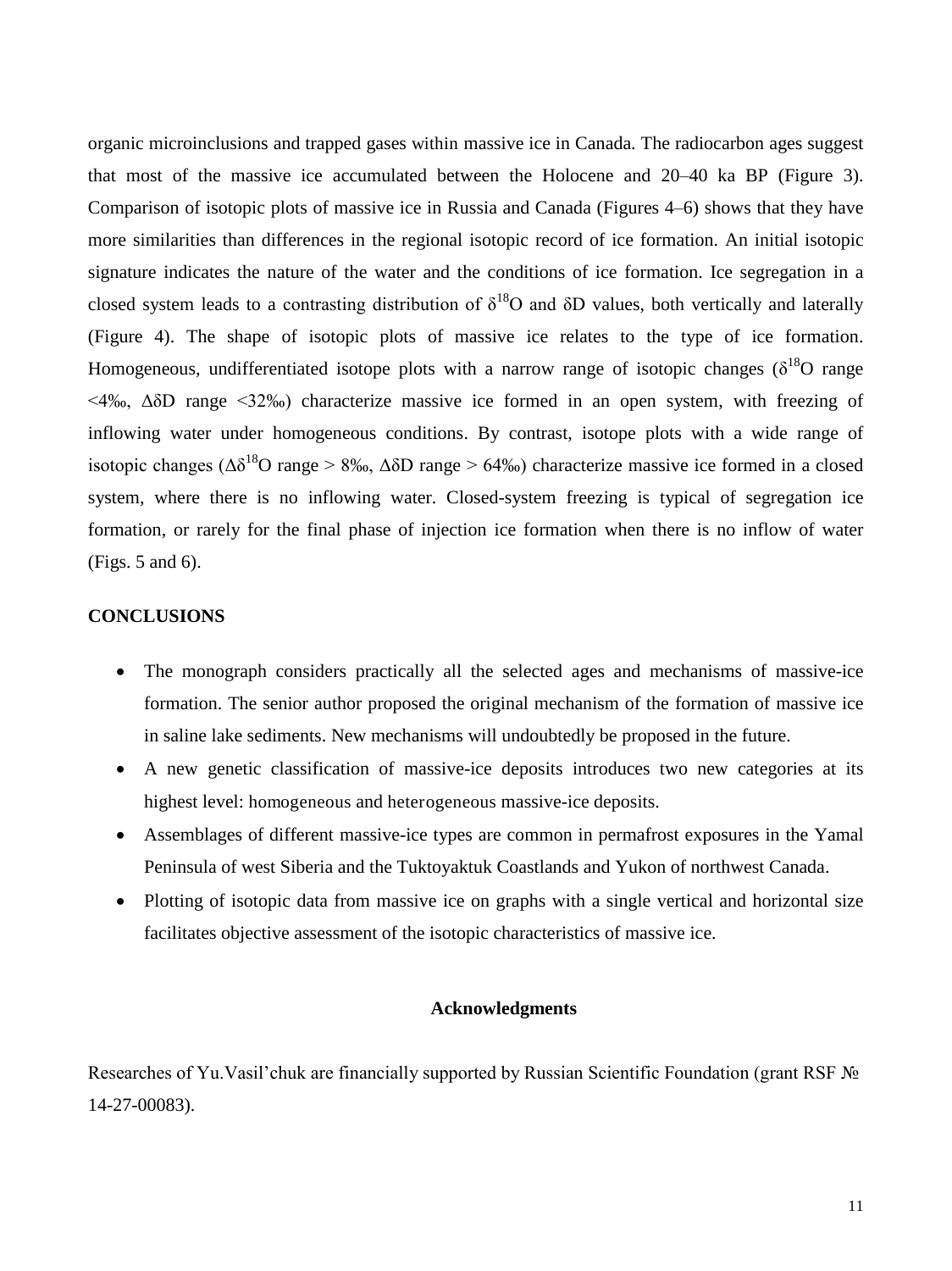#### REFERENCES

- Astakhov VI, Isayeva LL. 1988. The "Ice Hill": an example of "redarded deglaciation" in Siberia. Quaternary Science Reviews 7: 29-40. DOI:10.1016/0277-3791(88)90091-1.
- Belova NG. 2014. Massive ice beds of south-western coast of the Kara Sea. MAKS Press: Moscow. (in Russian).
- Cardyn R, Clark ID, Lacelle D, Lauriol B, Zdanowicz C, Calmels F. 2007. Molar gas ratios of air entrapped in ice: A new tool to determine the origin of relict massive ground ice bodies in permafrost. Quaternary Research **68**: 239–248. DOI: 10.1016/j.yqres.2007.05.003.
- Dallimore SR, Wolfe SA. 1988. Massive ground ice associated with glacifluvial sediments, Richards Island, N.W.T., Canada. In Proceedings of the Fifth International Conference on Permafrost, Senneset K. (ed.). Tapir Publishers: Trondheim, Norway; 132 – 138.
- Danilov ID. 1989. Massive ice and subaquous cryolithogenesis. In Geocryological Study, Yershov ED (ed). Moscow University Press; Moscow; 16–29. (in Russian).
- Dubikov GI. 2002. Composition and Cryogenic Structure of the Permafrost Strata of Western Siberia. Geos Publishing House: Moscow. (in Russian).
- French HM. 2007. The Periglacial Environment. Third Edition. John Wiley and Sons Ltd: Chichester.
- French HM, Harry DG. 1990. Observations on buried glacier ice and massive segregated ice, western arctic coast, Canada. Permafrost and Periglacial Processes **1**: 31–43. DOI: 10.1002/ppp.3430010105.
- Fritz M, Wetterich S, Meyer H, Schirrmeister L, Lantuit H, Pollard WH. 2011. Origin and characteristics of massive ground ice on Herschel Island (Western Canadian Arctic) as revealed by stable water Isotope and hydrochemical signatures. Permafrost and Periglacial Processes **22**: 26–38. DOI: 10.1002/ppp.714.
- Fritz M, Wetterich S, Schirrmeister L, Meyer H, Lantuit H, Preusser F, Pollard WH. 2012. Eastern Beringia and beyond: Late Wisconsinan and Holocene landscape dynamics along the Yukon Coastal Plain, Canada. Palaeogeography, Palaeoclimatology, Palaeoecology **319**–**320**: 28–45. doi:10.1016/j.palaeo.2011.12.015.
- Fujino K, Horiguchi K, Shinbori M, Kato K. 1983. Analysis and characteristics of cores from a massive ice body in Mackenzie delta, N.W.T., Canada. In Proceedings of the Fourth International Conference on Permafrost. National Academy Press: Washington, D.C.; 316 – 321.
- Fujino K, Sato S, Matsuda K, Sasa G, Shimizu O, Kato K. 1988. Characteristics of the massive ground ice body in the western Canadian Arctic. In Proceedings of the Fifth International Conference on Permafrost, Senneset K. (ed). Tapir Publishers: Trondheim, Norway; 143–146.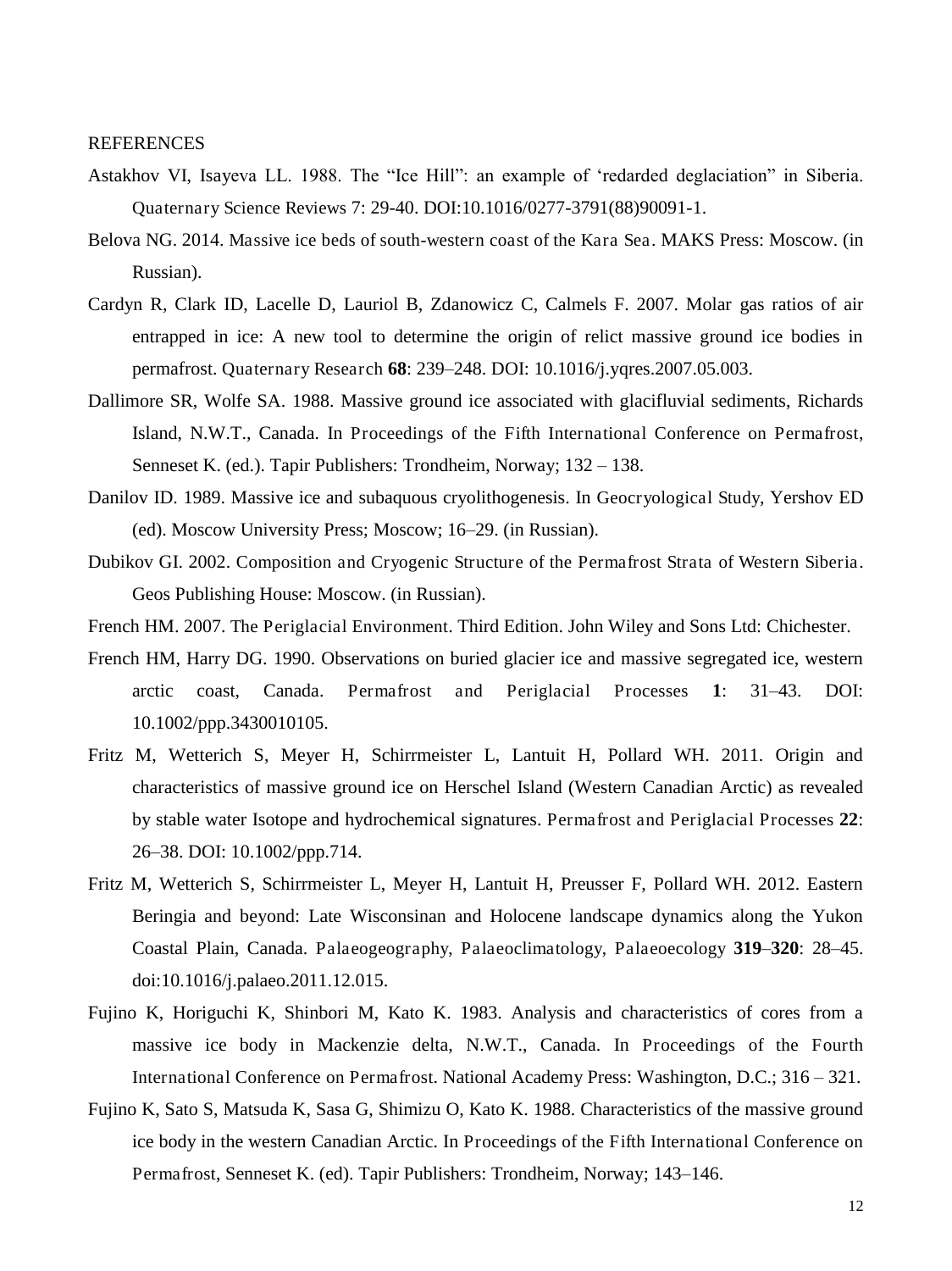- Gasanov SS. 1969. The Structure and the Formation History of the Frozen Grounds in Eastern Chukotka. Nauka: Moscow. (in Russian).
- Holmsen G. 1914. Spitsbergens jordbundsis og de bidrag dens undersøkelse har kunnet gi til forstaaelsen a de i arktiske land optrædende varige isleier i jorden. (Ground ice in Spitsbergen and contributions toward the understanding of perennial ground ice found in Arctic environments). Det Norske Geografiske Selskabs Årbok **B XXIV**, 1912–1913, Kristiania: 1–150.
- Hurlbert SH, Chang CCY. 1984. Ancient Ice Islands in Salt Lakes of the Central Andes. Science **224**: 299–302. DOI:10.1126/science.224.4646.299.
- Hyatt JA. 1998. The origin of lake-bed ground ice at Water Supply Lake, Pond Inlet, Nunavut, Canada. In Proceedings of the 7th International Conference on Permafrost, Yellowknife. Canada, Lewkowicz AG, Allard M (eds.). Universite Laval, Canada. Collection Nordicana **57**; 757–762.
- Ingólfsson Ó, Lokrantz H. 2003. Massive ground ice body of glacial origin at Yugorski Peninsula, Arctic Russia. Permafrost and Periglacial Processes **14**: 199 – 215. DOI: 10.1002/ppp.455.
- Ivanova VV. 2012. Geochemical features of formation of massive ground ice bodies (New Siberia Island, Siberian Arctic). Earth Cryosphere **1**: 56–70 (in Russian).
- Kato K., Fujino K. 1981. Oxygen isotopic composition of massive ice at Tuktoyaktuk, North Canada. In Joint Studies on physical and biological environments in the permafrost, North Canada, July to August 1980, and February to March, 1981, S.Kinosita S. (ed). Institute of Low Temperature Science: Hokkaido University, Sapporo; 13–20.
- Kato K, Sato S, Fujino K. 1988. Radiocarbon dating by accelerator mass spectrometry on sediment in a core from a massive ice body in Mackenzie Delta, N.W.T., Canada: preliminary report. In Characteristics of the massive ground ice body in the western Canadian Arctic related to paleoclimatology 1986–1987, Fujino K (ed). Institute of Low Temperature Science: Hokkaido University, Sapporo; 58–69.
- Korolev SY. 1993. The discovery of the Late Pleistocene glacier ice in the valley of the Amguema River (Northern Chukotka). Doklady of the Russian Academy of Sciences. **329**: 195–198 (in Russian).
- Kotov AN. 1998. The cryolithogenic ridges in the valley of the Tanurer River (Chukotka). Earth Cryosphere **4**: 62–71 (in Russian).
- Kritsuk LN. 2010. Ground Ice of Western Siberia. Nauchny Mir Publishing House: Moscow. (in Russian).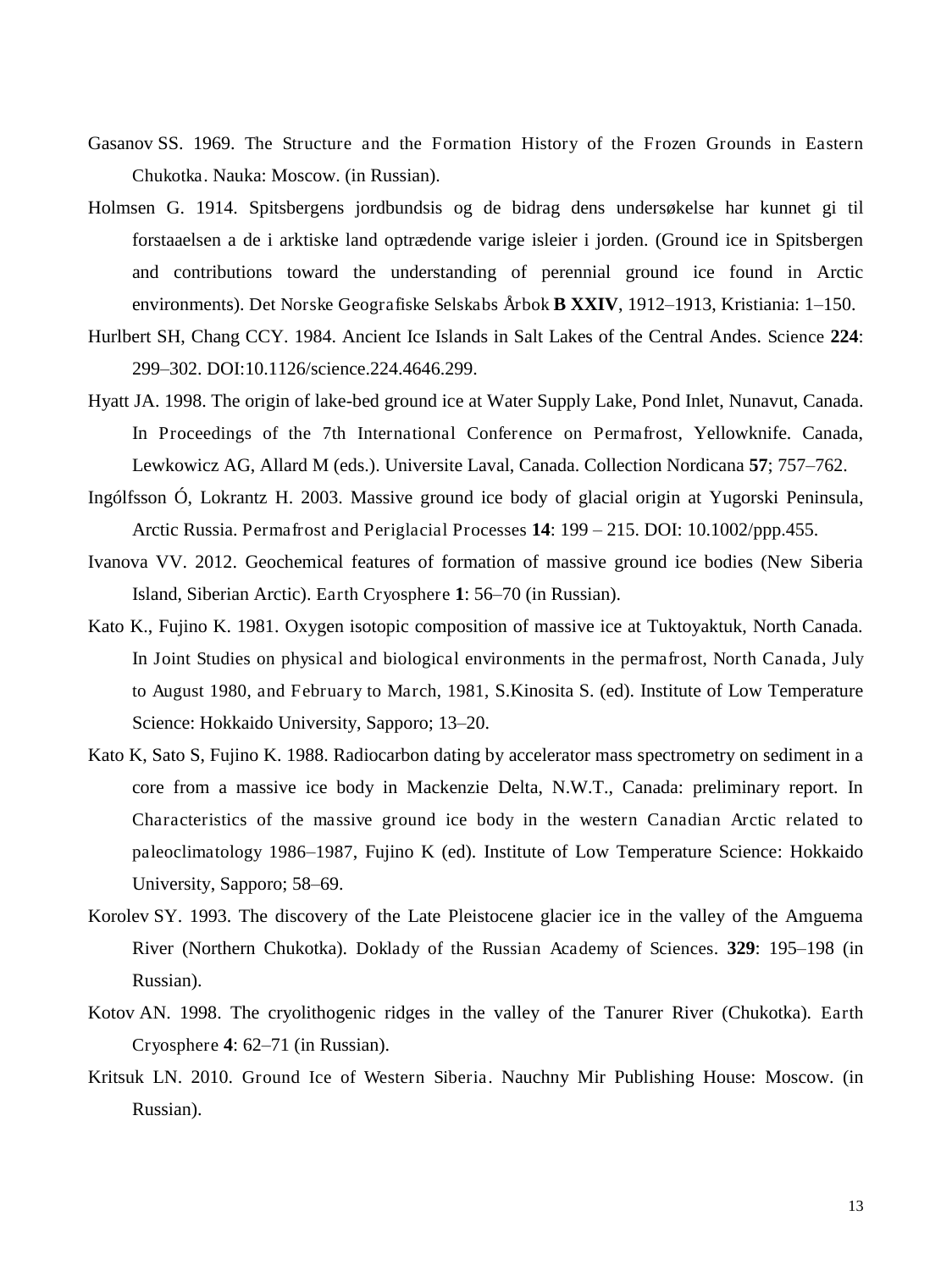- Lacelle D. 2011. On the  $\delta^{18}O$ ,  $\delta D$  and d-excess relations in meteoric precipitation and during equilibrium freezing: theoretical approach and field examples. Permafrost and Periglacial Processes **22**: 13–25. DOI: 10.1002/ppp.712.
- Lacelle D. Bjornson J, Lauriol B, Clark ID, Troutet Y. 2004. Segregated-intrusive ice of subglacial meltwater origin in retrogressive thaw flow headwalls, Richardson Mountains, N.W.T., Canada. Quaternary Science Reviews **23**: 681 – 696. DOI:10.1016/j.quascirev.2003.09.005.
- Lacelle D, Lauriol B, Clark ID, Cardyn R, Zdanowicz CH. 2007. Nature and origin of a Pleistoceneage massive ground-ice body exposed in the Chapman Lake moraine complex, central Yukon Territory. Quaternary Research **68**: 249–260. DOI:10.1016/j.yqres.2007.05.002.
- Lacelle D, St-Jean M, Lauriol B, Clark ID, Lewkowicz A, Froese DG, Kuehn SC, Zazula G. 2009. Burial and preservation of a 30,000 year old perennial snowbank in Red Creek valley, Ogilvie Mountains, central Yukon, Canada. Quaternary Science Reviews **28**: 3401–3413. DOI:10.1016/j.quascirev.2009.09.013
- Lacelle D, Davila AF, Pollard WH, Andersen D, Heldmann J, Marinova M, McKay CP. 2011. Stability of massive ground ice bodies in University Valley, McMurdo Dry Valleys of Antarctica: Using stable O–H isotope as tracers of sublimation in hyper-arid regions. Earth and Planetary Science Letters **301**: 403–411.
- Leibman MO, Hubberten H.-W, Lein AY, Streletskaya ID, Vanshtein BG. 2003. Tabular ground ice origin: cryolithological and isotope-geochemical study. In Proceedings of the 8th International Conference on Permafrost, M.Phillips M, Springman SM, Arenson L. (eds). A.A. Balkema Publishers: Lisse, Netherlands; 645–650.
- Lorrain RD, Demeur P. 1985. Isotopic evidence for relic Pleistocene glacier ice on Victoria Island, Canadian Arctic Archipelago. Arctic and Alpine Research **17**: 89–98. DOI: 10.2307/1550964.
- Mackay JR. 1971. The Origin of Massive Icy Beds in Permafrost, Western Arctic Coast, Canada. Canadian Journal of Earth Sciences **8**/4: 397–422. DOI:10.1139/e71-043.
- Mackay JR. 1973. Problems in the origin of massive ice beds, western Arctic Canada. In Proceedings of the 2nd International Conference on Permafrost, Yakutsk, USSR, 13*–*28 July 1973, Péwé TL, Mackay JR (eds). National Academy of Sciences: Washington D.C., North American Contributions; 223–238.
- Mackay JR. 1983. Oxygen isotope variations in permafrost, Tuktoyaktuk Peninsula area, Northwest Territories. In Current Research, Part B. Geological Survey of Canada, Paper **83–1B**: 67–74.
- Mackay JR, Dallimore SR. 1992. Massive ice of the Tuktoyaktuk area, western Arctic coast, Canada. Canadian Journal of Earth Sciences **29**: 1235–1249. DOI:10.1139/e92-099.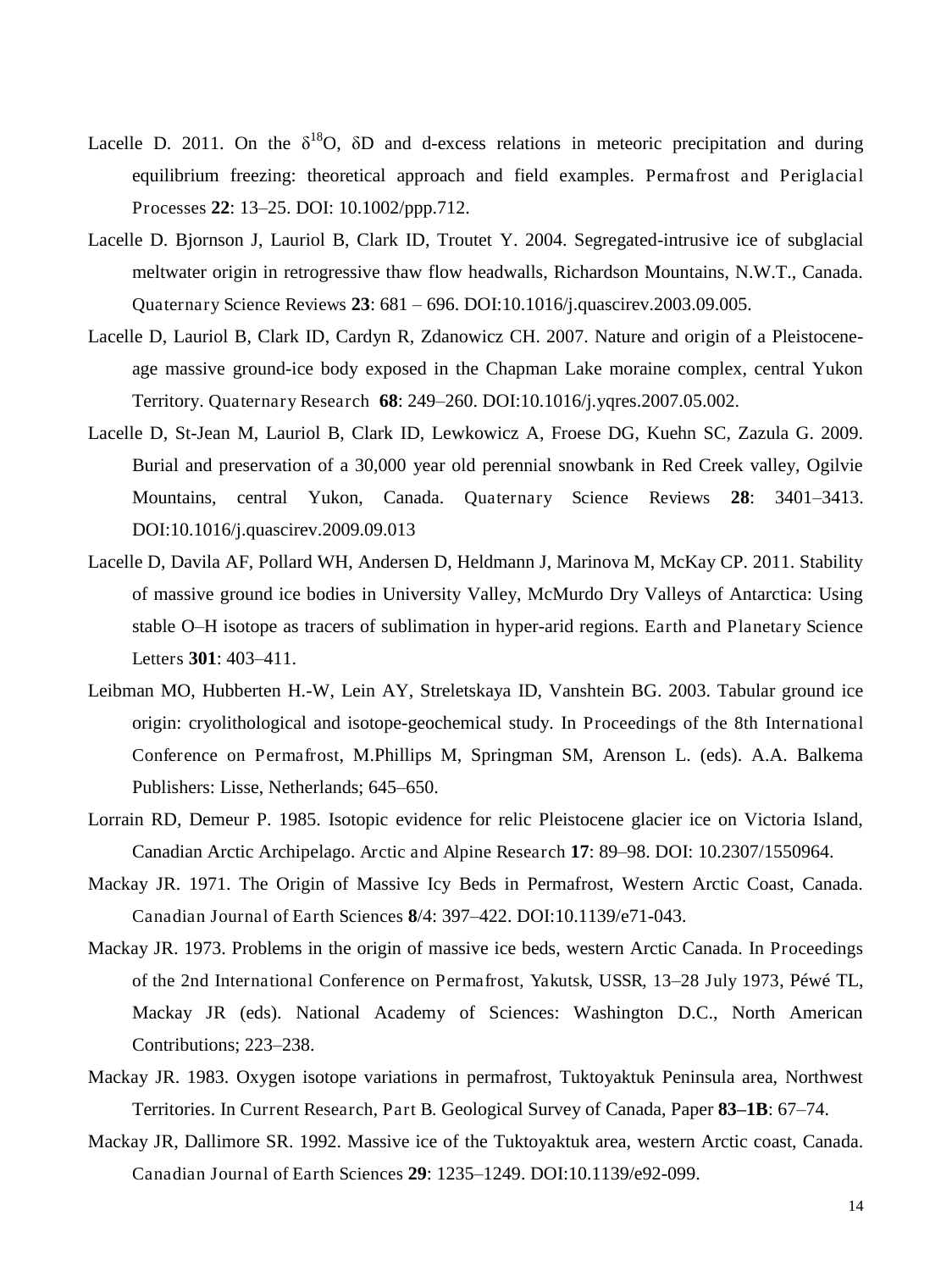- Melnikov VP, Spesivtsev VI. 2000. Cryogenic formations in the earth's lithosphere (graphic version). Konishchev VN (ed.). Novosibirsk: Scientific Publishing Center of the UIGGM, Siberian Branch of the RAS, Publishing House, Siberian Branch of the RAS, 2000.
- Michel FA. 1983. Isotope variations in permafrost waters along the Dempster Highway pipeline corridor In Proceedings of the 4th International Conference on Permafrost. Fairbanks. Alaska. National Academy Press: Washington; 843–848.
- Michel FA. 1998. The relationship of massive ground ice and the Late Pleistocene history of Northwest Siberia. Quaternary International **45/46**: 43–48. DOI:10.1016/S1040-6182(97)00005-0.
- Michel FA. 2011. Isotope characterisation of ground ice in northern Canada. Permafrost and Periglacial Processes **22**: 3–12. DOI: 10.1002/ppp.721.
- Moorman BJ, Michel FA, Wilson A. 1996. <sup>14</sup>C dating of trapped gases in massive ground ice, Western Canadian Arctic. Permafrost and Periglacial Processes **7**: 257–266. DOI: 10.1002/(SICI)1099- 1530(199609)7:3<257::AID-PPP220>3.0.CO;2-P.
- Moorman BJ, Michel FA, Wilson AT. 1998. The development of tabular massive ground ice at Peninsula Point, N.W.T., Canada. In Proceedings of the 7th International Conference on Permafrost, Lewkowicz AG, Allard M. (eds). Universite Laval, Canada. Collection Nordicana **57**; 757–762.
- Murton JB. 2005. Ground-ice stratigraphy and formation at North Head, Tuktoyaktuk Coastlands, western Arctic Canada: a product of glacier–permafrost interactions. Permafrost and Periglacial Processes **16**: 31–50. DOI: 10.1002/ppp.513.
- Murton JB. 2009. Stratigraphy and palaeoenvironments of Richards Island and the eastern Beaufort Continental Shelf during the last glacial–interglacial cycle. Permafrost and Periglacial Processes **20**: 107–125. DOI: 10.1002/ppp.647.
- Murton JB, Waller RI, Hart JK, Whiteman CA, Pollard WH, Clark ID. 2004. Stratigraphy and glaciotectonic structures of permafrost deformed beneath the northwest margin of the Laurentide Ice Sheet, Tuktoyaktuk Coastlands, Canada. Journal of Glaciology **49**: 399–412. DOI: 10.3189/172756504781829927.
- Murton JB, Whiteman CA, Waller RI, Pollard WH, Clark ID, Dallimore SR. 2005. Basal ice facies and supraglacial melt–out till of the Laurentide Ice Sheet, Tuktoyaktuk Coastlands, western Arctic Canada. Quaternary Science Reviews **24**: 681–708. DOI:10.1016/j.quascirev.2004.06.008.
- Pollard W. 1990. The nature and origin of ground ice in the Herschel Island area, Yukon Territory. In Permafrost *–* Canada. Proceedings of the Fifth Canadian Permafrost Conference. Collection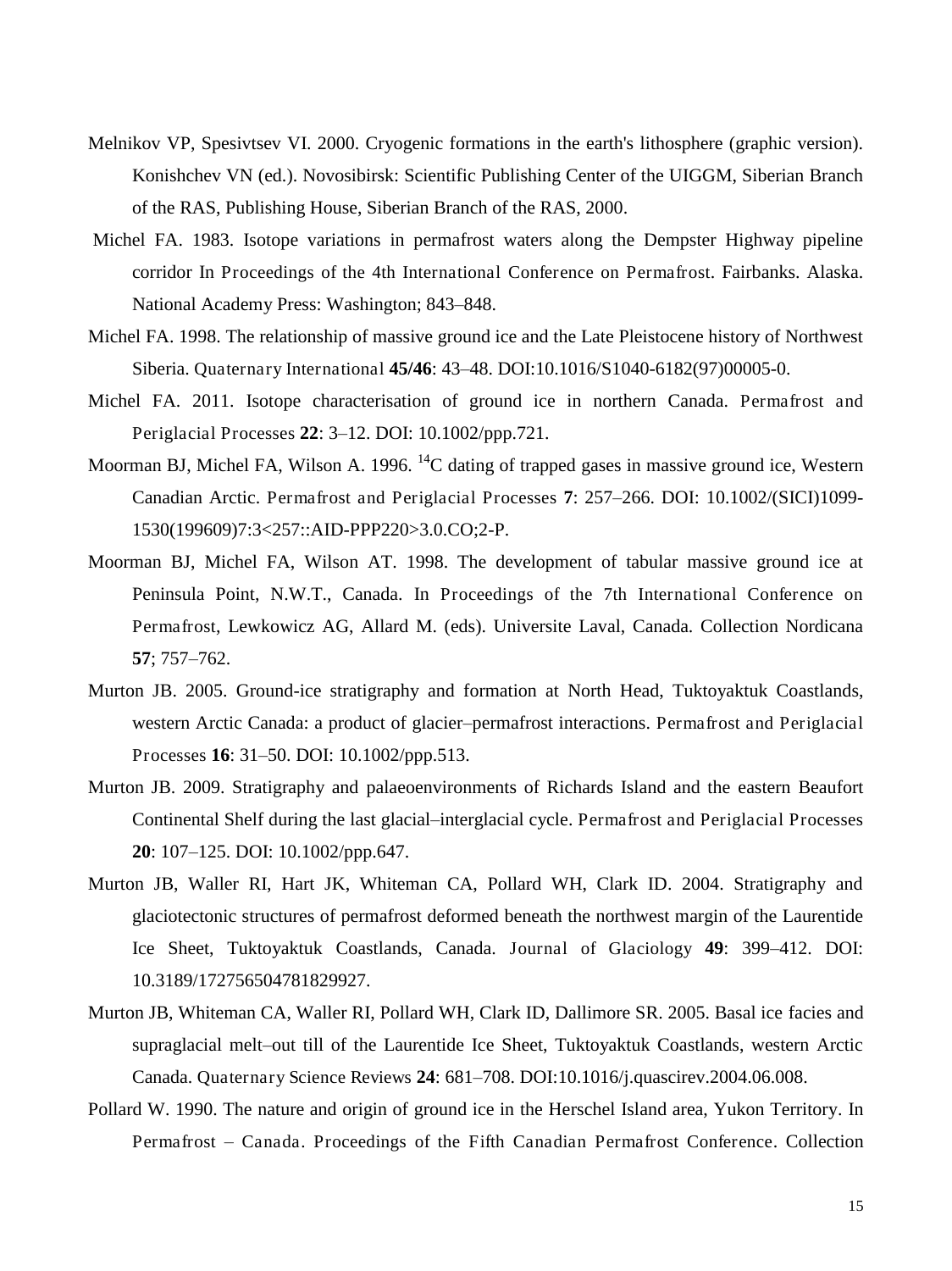Nordicana, N54. Centre d'etudes Nordiques, Universite Laval. Quebec: National Research Council of Canada; 23–30.

- Pollard W, Bell T. 1998. Massive ice formation in the Eureka Sound Lowlands: A landscape model. In Proceedings of the 7th International Conference on Permafrost, Yellowknife. Canada, Lewkowicz AG, Allard M (eds). Universite Laval, Canada. Collection Nordicana **57**; 903–908.
- Ponomarev VM. 1960. Underground waters formation in the permafrost along the coast of the northern seas. Moscow: Publishing House of the USSR Academy of Sciences. 1960. (in Russian).
- Rampton VN. 1988. Origin of massive ground ice on Tuktoyaktuk Peninsula, Northwest Territories, Canada. In Proceedings of the Fifth International Conference on Permafrost, Senneset K. (ed). Tapir Publishers: Trondheim, Norway; 850–855.
- Robinson S, Pollard W. 1998. Massive ground ice within Eureka Sound bedrock, Fosheim Peninsula, Ellesmere Island, N.W.T. In Proceedings of the 7th International Conference on Permafrost, Yellowknife. Canada, Lewkowicz AG, Allard M (eds). Universite Laval, Canada. Collection Nordicana **57**; 949–954.
- Slagoda EA, Opokina OL, Kurchatova AN, Rogov VV. 2012. Structure and composition of complex massive ice bodies in Late Pleistocene-Holocene sediments of the Marre-Sale Cape, West Yamal. In Proceedings of the Tenth International Conference on Permafrost, Melnikov VP, Drozdov DD, Romanovsky VE (eds). Salekhard, 25–29 June 2012. Vol. 2. The Northern Publisher: Salekhard, Russia; 415–420.
- Shpolyanskaya NA. 2014. Permafrost (Cryolithozone) of the Russian Arctic Shelf. Universal Journal of Geoscience **2**: 7–17. DOI: 10.13189/ujg.2014.020102.
- Solomatin VI. 2013. Physics and Geography of Ground Glaciation. Academic Publishing House "Geo": Novosibirsk. 246 pp. (in Russian).
- Streletskaya ID, Gusev EA, Vasiliev AA, Oblogov GE, Molodkov AN. 2013. Pleistocene Holocene paleoenvironmental records from permafrost sequences at the Kara Sea coasts (NW Siberia, Russia). Geography, Environment, Sustainability **3**: 60–76.
- Vaikmäe RA, Karpov YG. 1986. Study of tabular ground ice bodies from the Ledyanaya Gora section in the yenisey valley using the Oxygen isotope method. Polar Geography and Geology **10**: 32– 38. DOI:10.1080/10889378609377270.
- Vaikmäe RA, Vasil'chuk YK. 1991. Oxygen isotope analyses of ground ice north-west Siberia, Yakutia and Chukotka. Tallinn. Geology Institute of the Estonia Academy of Science. (in Russian).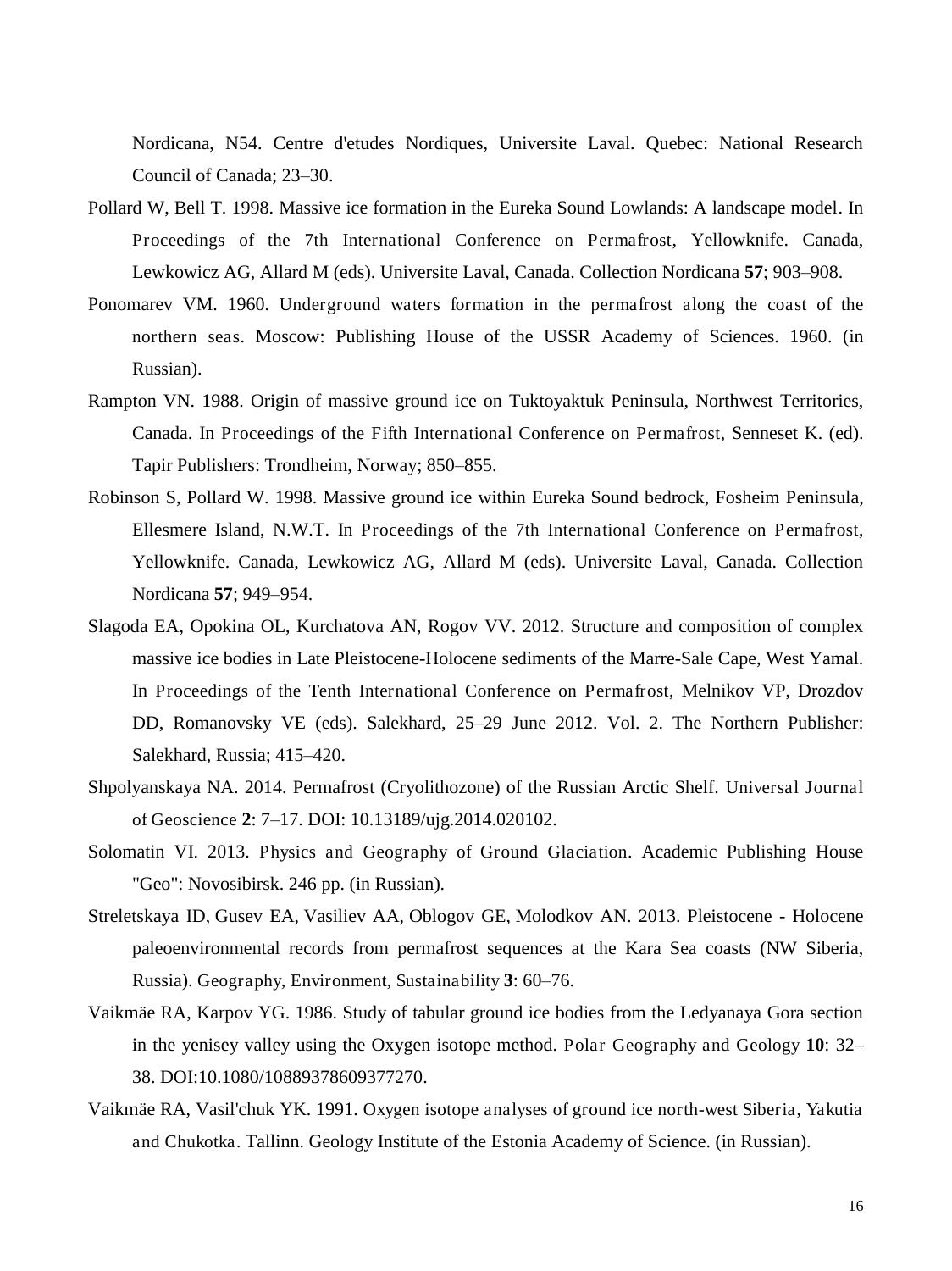- Vaikmäe R, Michel, FA, Solomatin VI. 1993. Morphology, stratigraphy and oxygen isotope composition of fossil glacier ice at Ledyanaya Gora, Northwest Siberia, Russia. Boreas **22**: 205– 213. DOI: 10.1111/j.1502-3885.1993.tb00180.x.
- Vasil'chuk AC, Vasil'chuk YK. 2010. Local pollen spectra as a new criterion for nonglacial origin of massive ice. Transactions (Doclady) of Russian Academy of Sciences, Earth Sciences **433**: 985– 990. DOI: 10.1134/S1028334X10070305.
- Vasil'chuk AC, Vasil'chuk YK. 2012. Pollen and Spores as Massive Ice Origin Indicators. In Proceedings of the Tenth International Conference on Permafrost, Melnikov VP, Drozdov DD, Romanovsky VE (eds). Salekhard, 25–29 June 2012. Vol. 2. The Northern Publisher: Salekhard, Russia; 487 – 491.
- Vasil'chuk YK. 2011. Homogeneous and Heterogeneous Massive Ice in Permafrost. Earth Cryosphere **1**: 40–51 (in Russian).
- Vasil'chuk YK. 1992. Oxygen Isotope composition of Ground Ice (Application to Paleogeocryological Reconstruction). Department of theoretical problems the Russian Academy of Sciences. Moscow State University, Industrialand Research Institute of Engineering Survey for Construction. In 2 volumes. Vols. 1 and 2. (in Russian).
- Vasil'chuk YK. 2012. Classification of Massive Ice. In Proceedings of the Tenth International Conference on Permafrost, Melnikov VP, Drozdov DD, Romanovsky VE (eds.). Salekhard, 25– 29 June 2012. Vol. 2. Salekhard: The Northern Publisher, Russia; 493–497.
- Vasil'chuk YK. 2012. Stable Isotope Geochemistry of Massive Ice. Vol.1. Moscow University Press: Moscow (in Russian).
- Vasil'chuk YK. 2013. Syngenetic ice wedges: cyclical formation, radiocarbon age and stable-isotope records. Permafrost and Periglacial Processes **24**: 82–93. DOI: 10.1002/ppp.1764.
- Vasil'chuk YK. 2014. Stable Isotope Geochemistry of Massive Ice. Vol. II. Moscow University Press: Moscow (in Russian).
- Vasil'chuk YK, Trofimov VT. 1988. Oxygen isotope variations in ice-wedge and massive ice. In Proceedings of the Fifth International Conference on Permafrost, Senneset K. (ed.). Trondheim. Norway. Tapir Publishers; 489 – 492.
- Vasil'chuk YK, Vasil'chuk AC, Budantseva NA, Chizhova JN, Papesch W, Podborny YY, Sulerzhitsky LD. 2009. Oxygen Isotope and Deuterium Indication of the Origin and  ${}^{14}C$  Age of the Massive Ice, Bovanenkovo, Central Yamal Peninsula. Doklady Earth Sciences **429**: 1326–1332. DOI: 10.1134/S1028334X09080194.